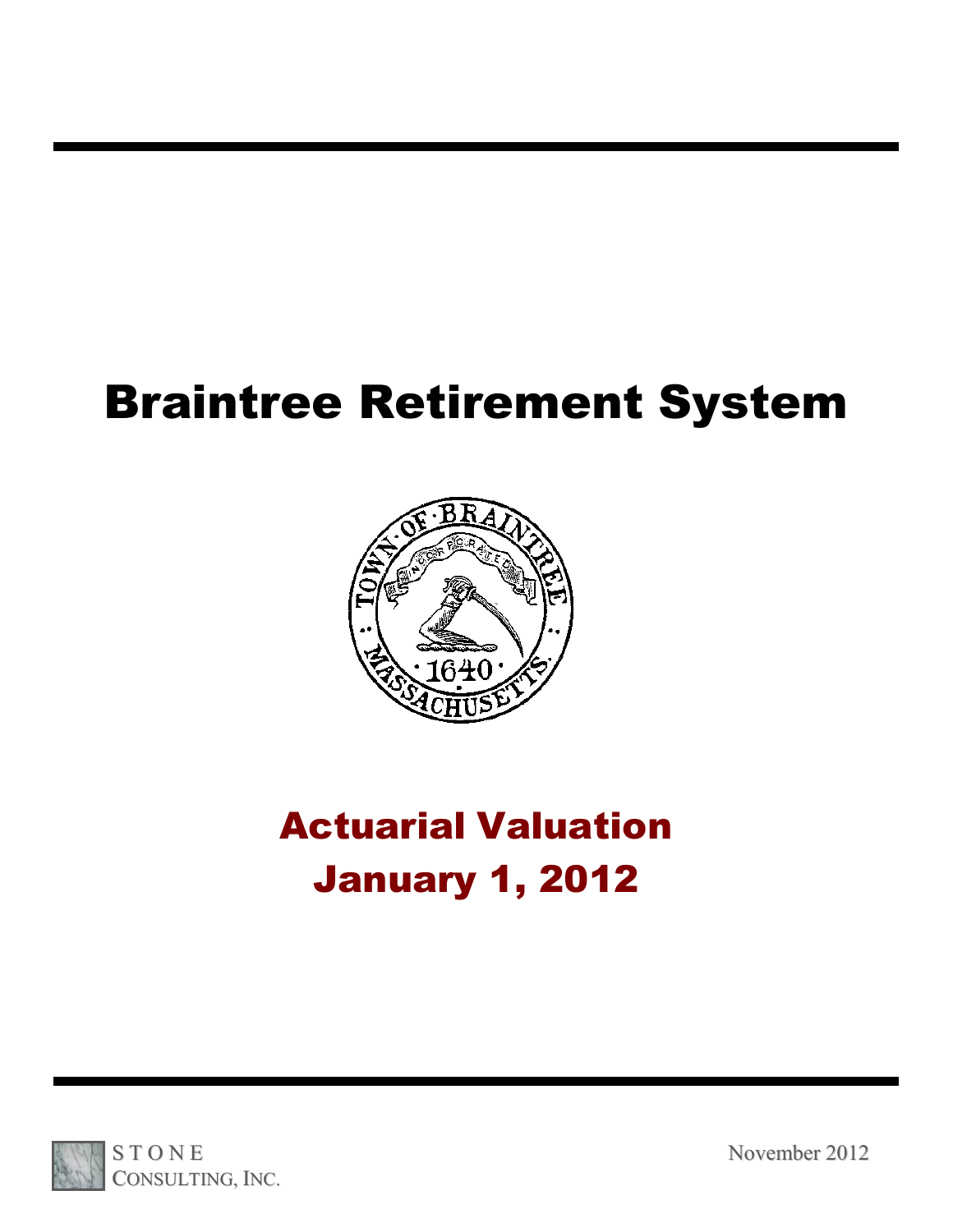

October 31, 2012

Braintree Retirement Board 74 Pond St., 2<sup>nd</sup> Floor Braintree, MA 02184

Dear Braintree Retirement Board:

Stone Consulting, Inc. has performed a January 1, 2012 actuarial valuation of the Braintree Retirement System. This valuation and report was prepared using generally accepted actuarial principles and practices and meets the parameters set by the Governmental Accounting Standards Board Statement (GASB) No. 25. To the best of our knowledge, this report is complete and accurate, and the assumptions used represent our best estimate of anticipated experience of the system.

As part of performing the valuation, Stone Consulting, Inc. was furnished member data by the Braintree Retirement System's administrative staff. Although examined for general reasonableness, the data was not audited by the actuary. In addition, the administrative staff furnished financial statements that were not audited by the actuary or by the plan's auditors.

The funding objective of the plan is to fully fund the system while attempting to maintain a stable contribution amount for the upcoming fiscal year that is consistent with prior funding schedules or if employer finances allow it, to increase the contribution amount. This funding objective is being met.

We anticipate over time the contribution level to decrease as a percentage of payroll. The contribution rate is determined by adding the normal cost plus an amortization of the unfunded actuarial accrued liability. The normal cost is expected to remain at a level percentage of payroll. The number of years of the amortization and/or the rate of increase of the amortization is adjusted to maintain a stable contribution level for the upcoming fiscal year. The length of the funding schedule contained in this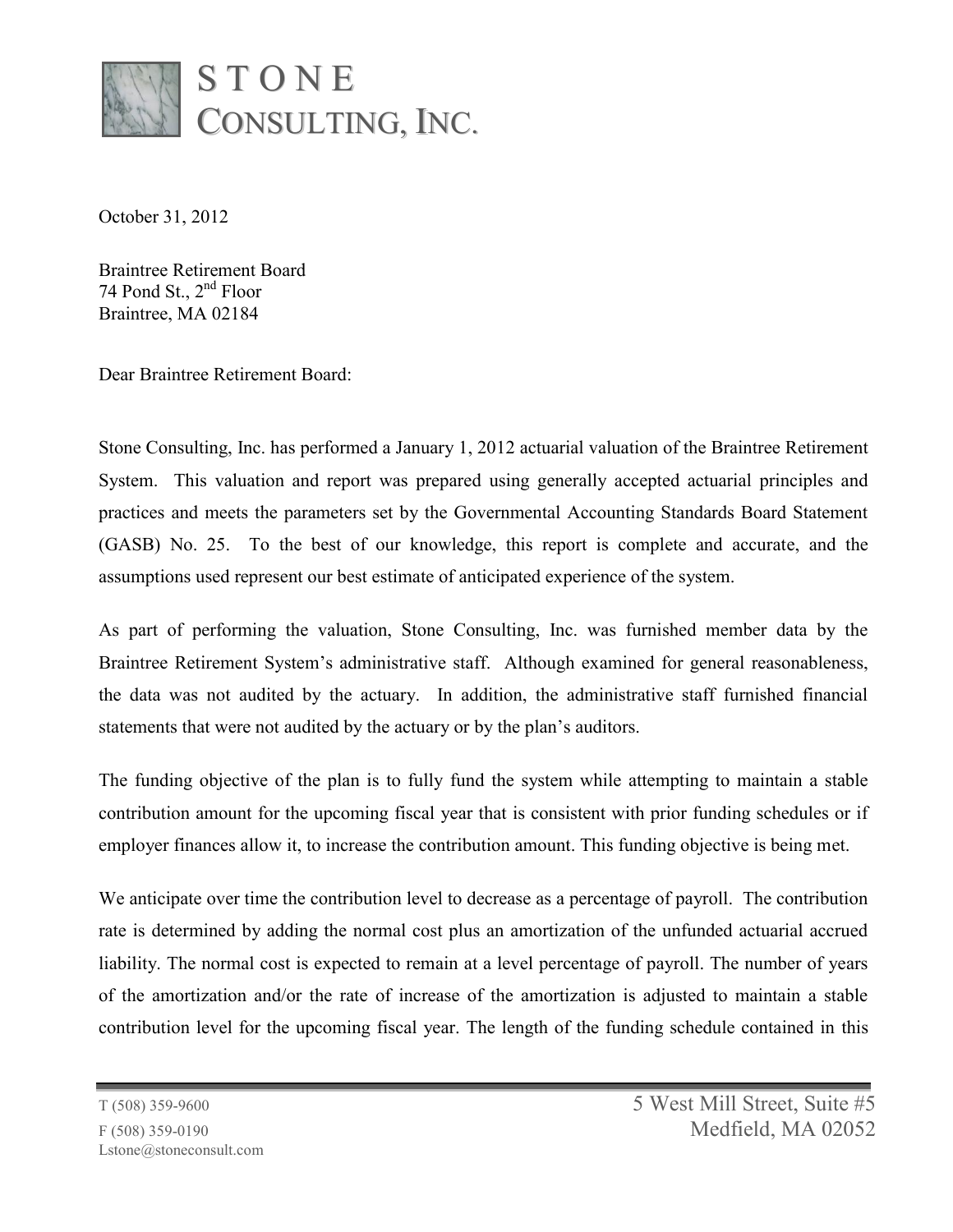actuarial valuation report is twenty years (fully funded by 2033) and the amortization increase is 4.00%. The amortization increase cannot exceed 4.50% annually. Section 22F of Chapter 32 of the Massachusetts General Laws has extended the maximum length of the funding schedule from Fiscal 2030 to Fiscal 2040 and reduced the maximum amortization increase to 4% from 4.5%. In developing the funding schedule, the Braintree Retirement Board is using Section 22F of Chapter 32.

The contribution amount for Fiscal Year 2014 is \$8,076,380 that is \$228,957 more than the anticipated contribution amount from the prior funding schedule. Chapter 32, as well as GASB guidelines indicate that actuarial valuations should be conducted at least every other year. The Braintree Retirement Board conducted their previous actuarial valuation effective January 1, 2010. This satisfies the Chapter 32 requirement and GASB guidelines.

We are pleased to present the results of this valuation. If the Retirement Board has any questions on the content of this report, we would be glad to respond. Please note that this report is meant to be used in its entirety. Use of excerpts of this report may result in inaccurate or misleading understanding of the results.

> Respectfully submitted, *STONE CONSULTING, INC.* Actuaries for the Plan

 Lawrence B. Stone Member, American Academy of Actuaries

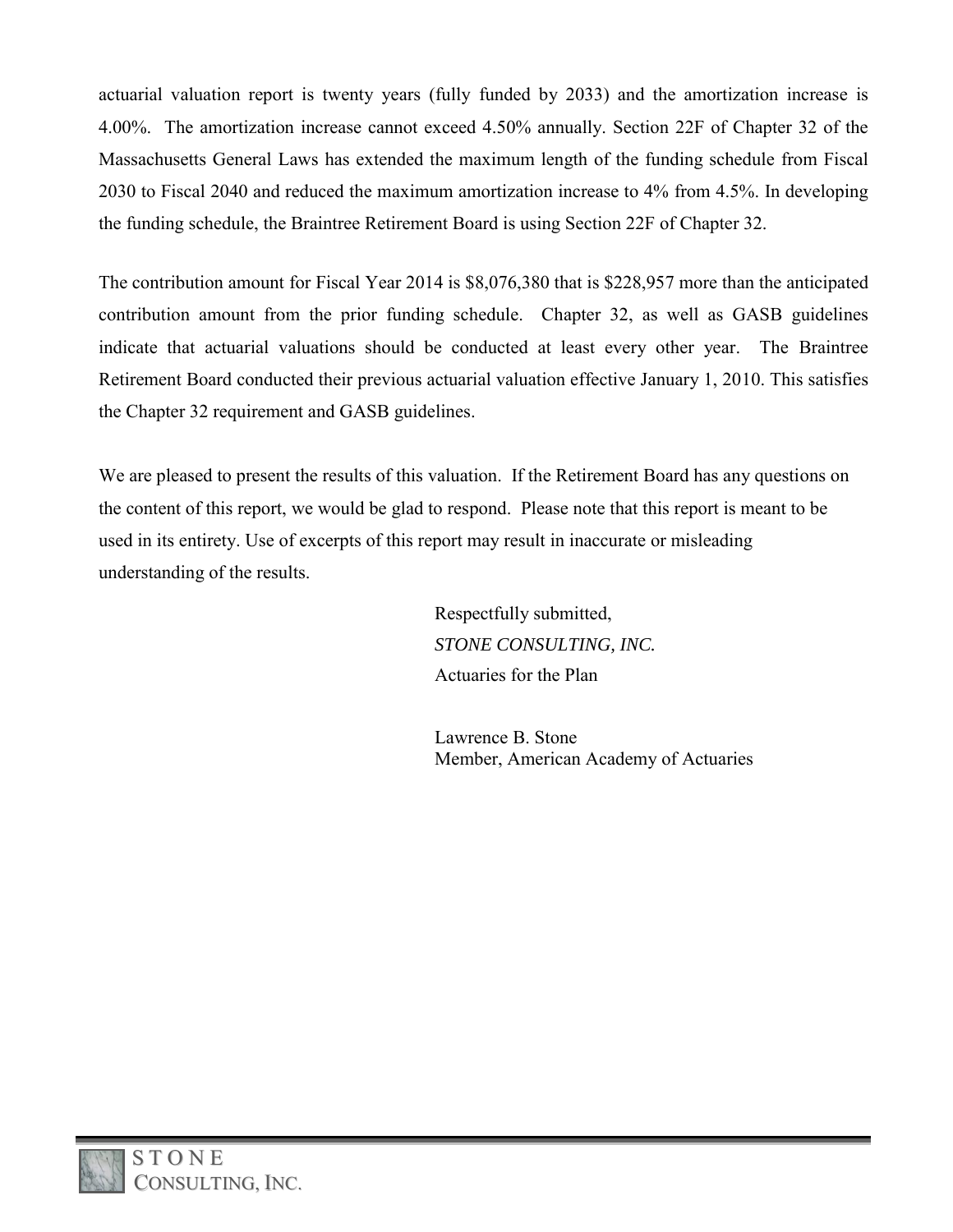

# **BRAINTREE RETIREMENT SYSTEM**

# **TABLE OF CONTENTS**

| <b>Certification Letter</b> |
|-----------------------------|
|                             |
|                             |
|                             |
|                             |
|                             |
|                             |
|                             |
|                             |
|                             |
|                             |
|                             |
|                             |
|                             |
|                             |
|                             |
|                             |
|                             |
|                             |
|                             |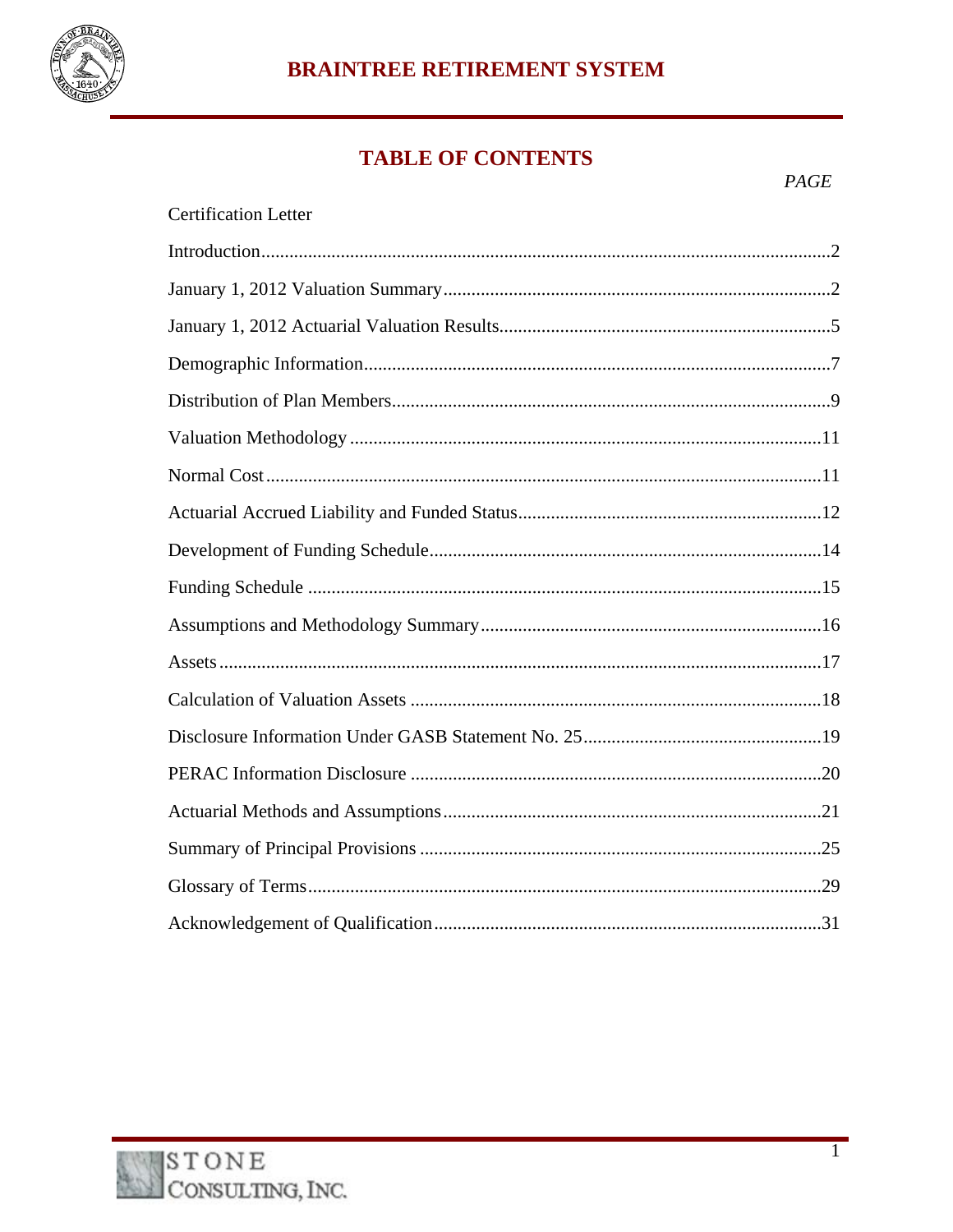

# **INTRODUCTION**

This report presents the results of the actuarial valuation of the Braintree Retirement System. The valuation was performed at the request of the Retirement Board as of January 1, 2012 for the purpose of determining the contribution requirements for Fiscal Year 2014 and beyond. The contribution requirements are based on:

- The financial condition of the system as of December 31, 2011
- The benefit provisions of M.G.L. Chapter 32 and related statutes;
- The demographics of members in the system (i.e., active and inactive participants, retirees and beneficiaries as of January 1, 2012);
- Economic assumptions regarding salary increases and investment earnings; and
- Other actuarial assumptions (i.e., terminations, retirement, death, etc.)

|                                        | <b>January 1, 2012</b> | <b>January 1, 2010</b> | <b>Change</b> |
|----------------------------------------|------------------------|------------------------|---------------|
| <b>Contribution Fiscal 2014</b>        | \$8,076,380            | \$7,847,423            | \$228,957     |
| <b>Funding Schedule Length</b>         | 20 years               | 17 years               | 3 years       |
| <b>Amortization Increase</b>           | $4.00\%$               | 3.50%                  | $0.50\%$      |
| <b>Funding Ratio</b>                   | 62%                    | 68%                    | $-5\%$        |
| <b>Interest Rate Assumption</b>        | 7.875%                 | 7.875%                 | $0.00\%$      |
| <b>Salary Increase Rate Assumption</b> | $4.00\%$               | 4.25%                  | $-0.25%$      |

#### **JANUARY 1, 2012 VALUATION SUMMARY**

 The Fiscal Year 2014 contribution is \$228,957 higher than the planned 2014 contribution. The System experienced a \$6.4 million market value actuarial asset loss since Januar**y** 1, 2010. Stone Consulting, with agreement from the Retirement Board, values assets using a four-year asset smoothing method. In this approach, asset gains and losses are recognized over a four-year period. The purpose of this approach is to avoid wide swings in asset value from one year to the next.

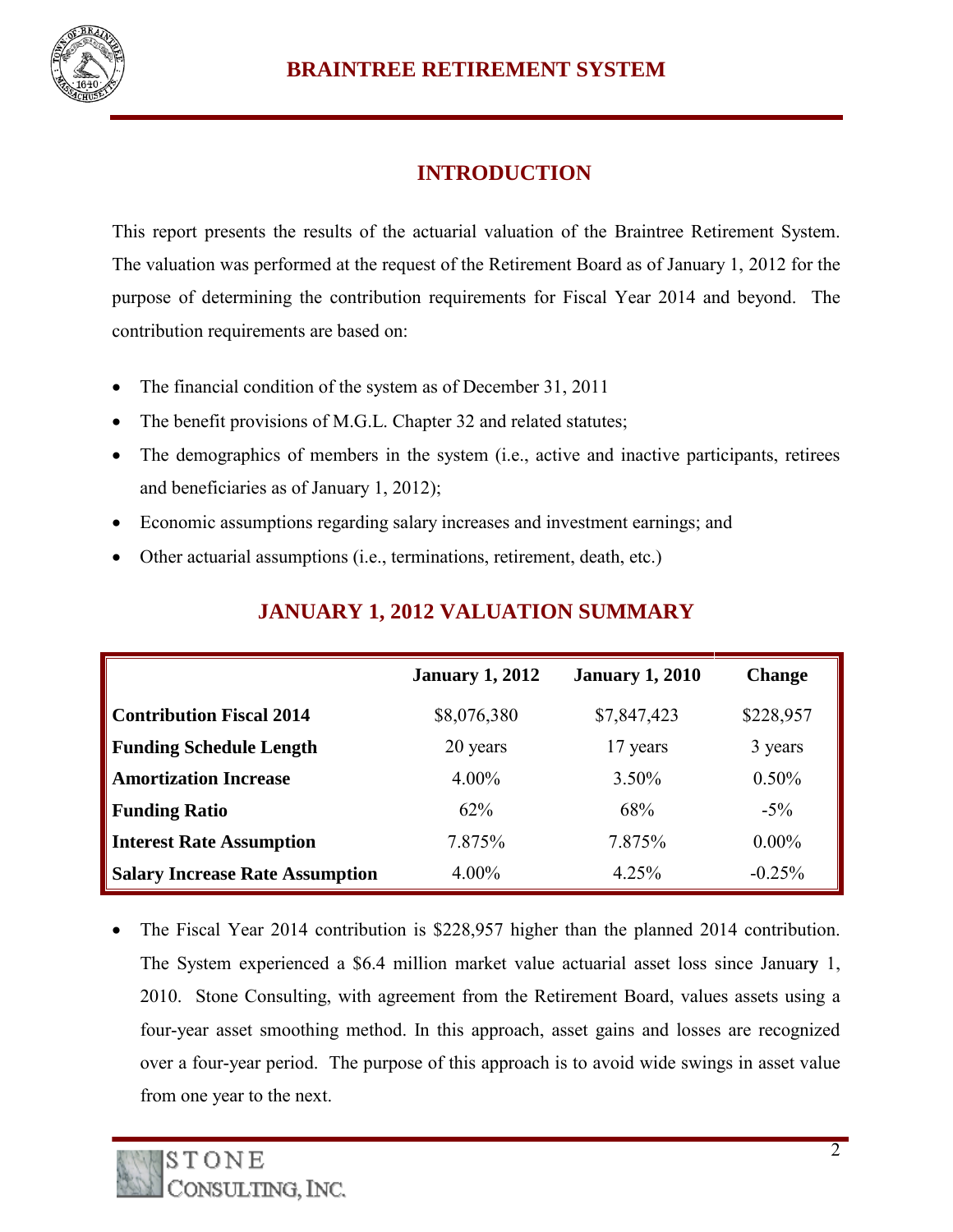

The System experienced a 2.6% annual rate of return on the actuarial value of assets and 5.5% on a market value basis versus our assumption of a 7.875% return. The System's asset portfolio, effective December 31, 2011 was 57% equities and 43% fixed income and shortterm investments. The interest rate assumption was maintained at 7.875% to reflect anticipated market performance. Note that in the short-term, due to the unrecognized losses, a return of greater than the 7.875% return will be required to avoid additional actuarial asset losses. As we recognize the losses, the unfunded actuarial accrued liability will increase and the future appropriations will be higher than what is shown in the funding schedule which is in this report.

- The salary increase assumption was changed to 4.00% from 4.25% to reflect lower anticipated increases. This decreased the accrued liability by \$1.1 million. Total compensation changed by 4.0% in the two years since the prior valuation; however average annual compensation (compensation divided by number of active members) changed by 6.5% or 3.2% per year.
- The funding level of the Braintree Retirement System is 62% compared to 68% for the January 1, 2010 actuarial valuation. However, if assets were valued with a five-year asset smoothing method, the funding ratio would be over 65%. This would satisfy one of the two tests in Chapter 68 to avoid being labeled an "under performing system". If you are considered an "under performing system" the system assets are required to be transferred to PRIT. The funding level is estimated to be in the top half of Massachusetts' Contributory Retirement Systems.
- The schedule length is twenty years. The FY 2014 contribution was increased over the anticipated schedule. The maximum period permitted under Chapter 32 of the Massachusetts General Laws is 17 years (2030). The maximum amortization permitted under Chapter 32 is 4.5%. Recent legislation has extended the maximum length of the funding schedule to Fiscal 2040 and reduced the maximum amortization increase to 4%. These limitations are contained

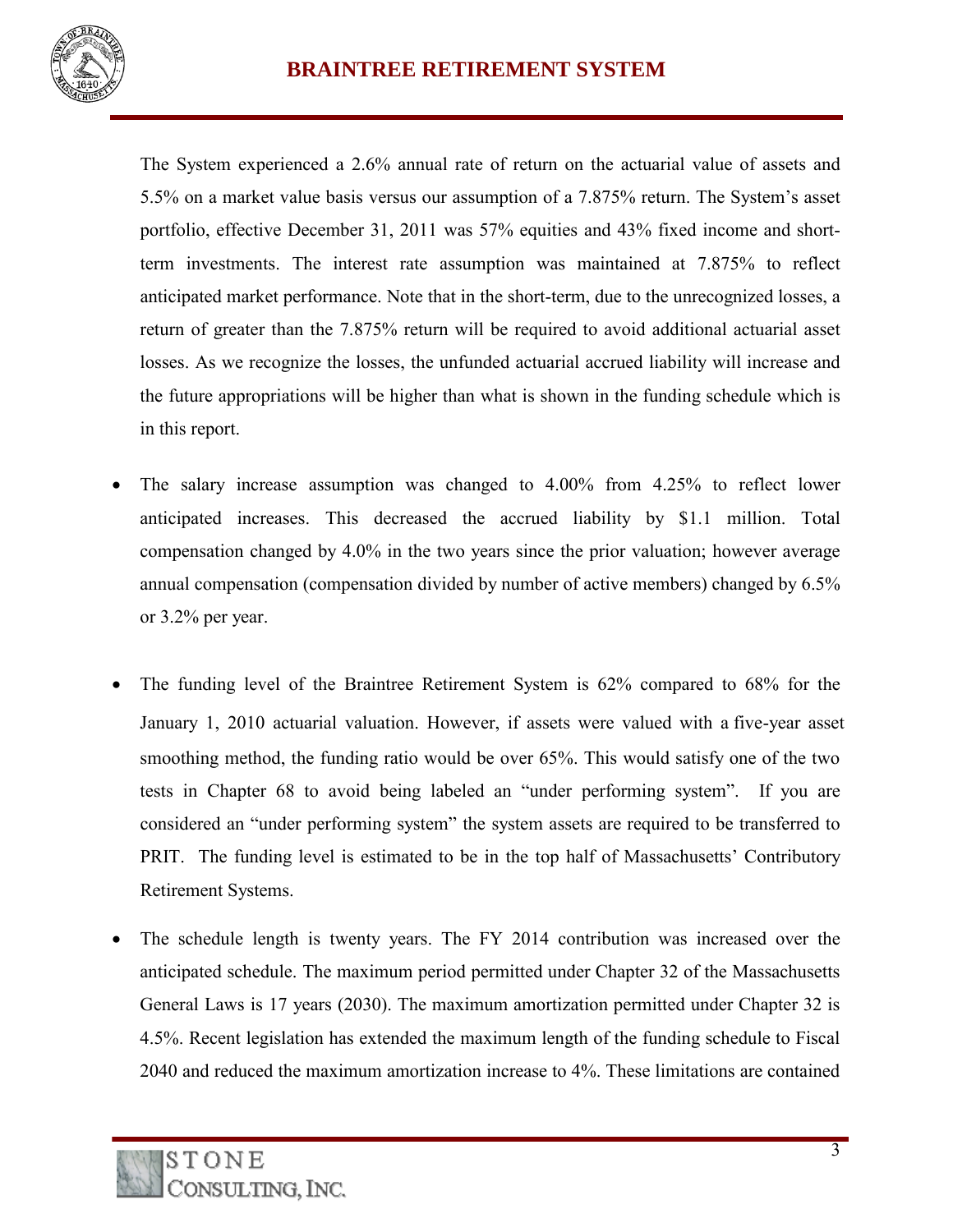

in Section 22F of Chapter 32. The Braintree Retirement Board has used this section of Chapter 32.

 Non-economic assumptions were changed from the January 1, 2010 actuarial valuation. Mortality was changed to the RP2000 mortality table projected 17 years with Scale AA. This change increased the accrued liability by \$2.7 million.

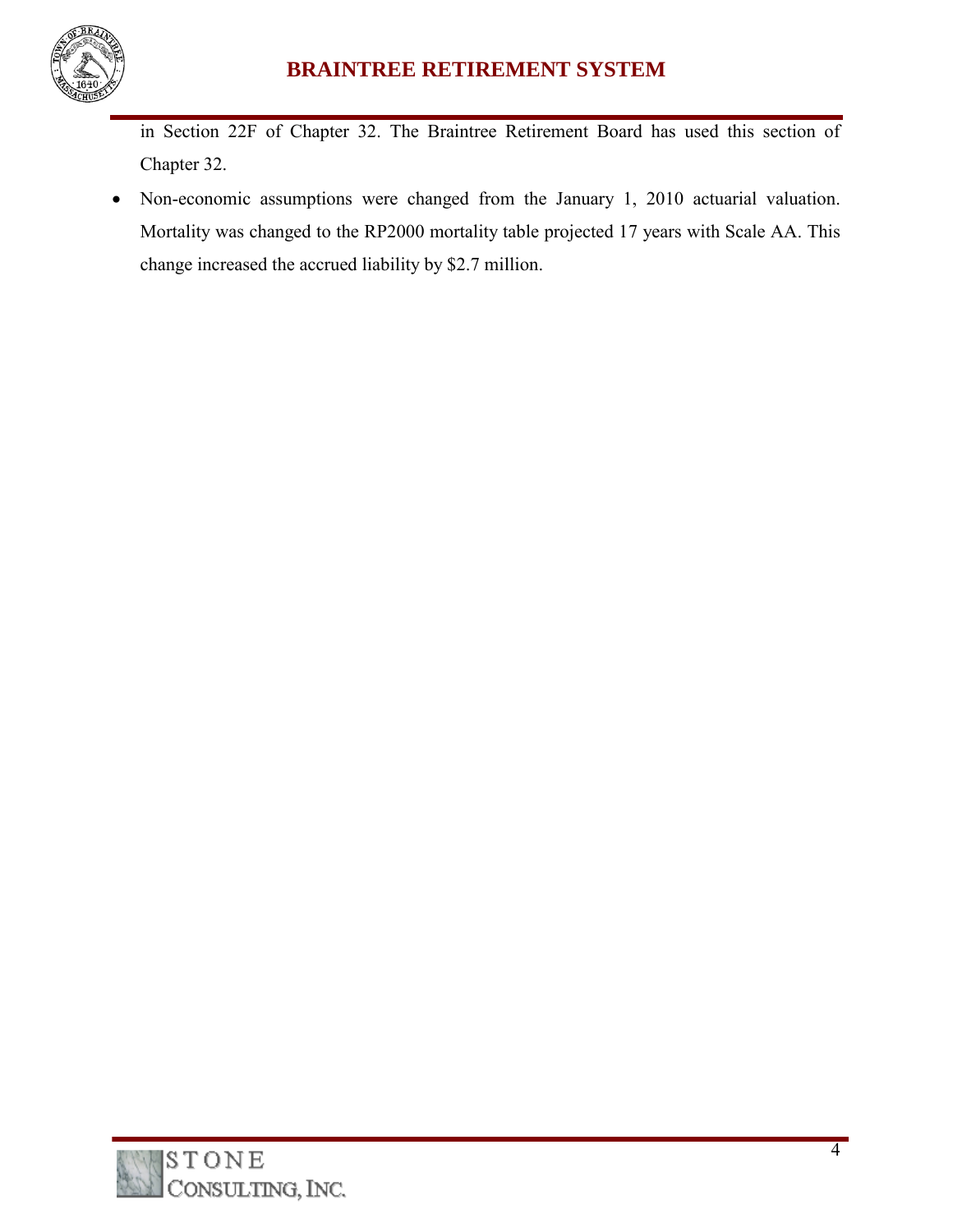

# **JANUARY 1, 2012 ACTUARIAL VALUATION RESULTS**

|                                                 | January 1,<br>2012 | January 1,<br>2010 | Percentage<br><b>Change</b> |
|-------------------------------------------------|--------------------|--------------------|-----------------------------|
| <b>Funding</b>                                  |                    |                    |                             |
| Contribution for Fiscal 2014                    | \$8,076,380        |                    |                             |
| Contribution for Fiscal 2014 based on current   |                    |                    |                             |
| schedule                                        |                    | \$7,847,423        | 3%                          |
| <b>Members</b> *                                |                    |                    |                             |
| <b>Actives</b>                                  |                    |                    |                             |
| a. Number                                       | 714                | 731                | $-2.3\%$                    |
| b. Annual Compensation                          | \$36,452,974       | \$35,050,919       | 4.0%                        |
| c. Average Annual Compensation                  | \$51,055           | \$47,949           | 6.5%                        |
| d. Average Attained Age                         | 49.7               | 48.6               | 2.3%                        |
| e. Average Past Service                         | 12.9               | 12.0               | 7.5%                        |
| <b>Retired, Disabled and Beneficiaries</b>      |                    |                    |                             |
| a. Number                                       | 496                | 501                | $-1.0\%$                    |
| b. Total Benefits*                              | \$12,928,754       | \$12,030,712       | 7.5%                        |
| c. Average Benefits*                            | \$26,066           | \$24,013           | 8.5%                        |
| c. Average Age                                  | 74.0               | 73.5               | 0.7%                        |
| <b>Inactives</b>                                |                    |                    |                             |
| a. Number                                       | 68                 | 62                 | 9.7%                        |
| <b>Normal Cost</b>                              |                    |                    |                             |
| a. Total Normal Cost                            | \$4,740,428        | \$4,772,667        | $-0.7\%$                    |
| b. Less Expected Members' Contributions         | 3,321,283          | 3,192,377          | 4.0%                        |
| c. Normal Cost to be funded by the Municipality | \$1,419,145        | \$1,580,290        | $-10.2\%$                   |
| d. Eighteen Month Adjustment                    | 85,995             | 101,806            | $-15.5%$                    |
| e. Administrative Expense Assumption            | 366,000            | 357,000            | 2.5%                        |
| f. Normal Cost Adjusted by Eighteen Months      | \$1,871,140        | \$2,039,096        | $-8.2%$                     |

\*Excluding State reimbursed COLA

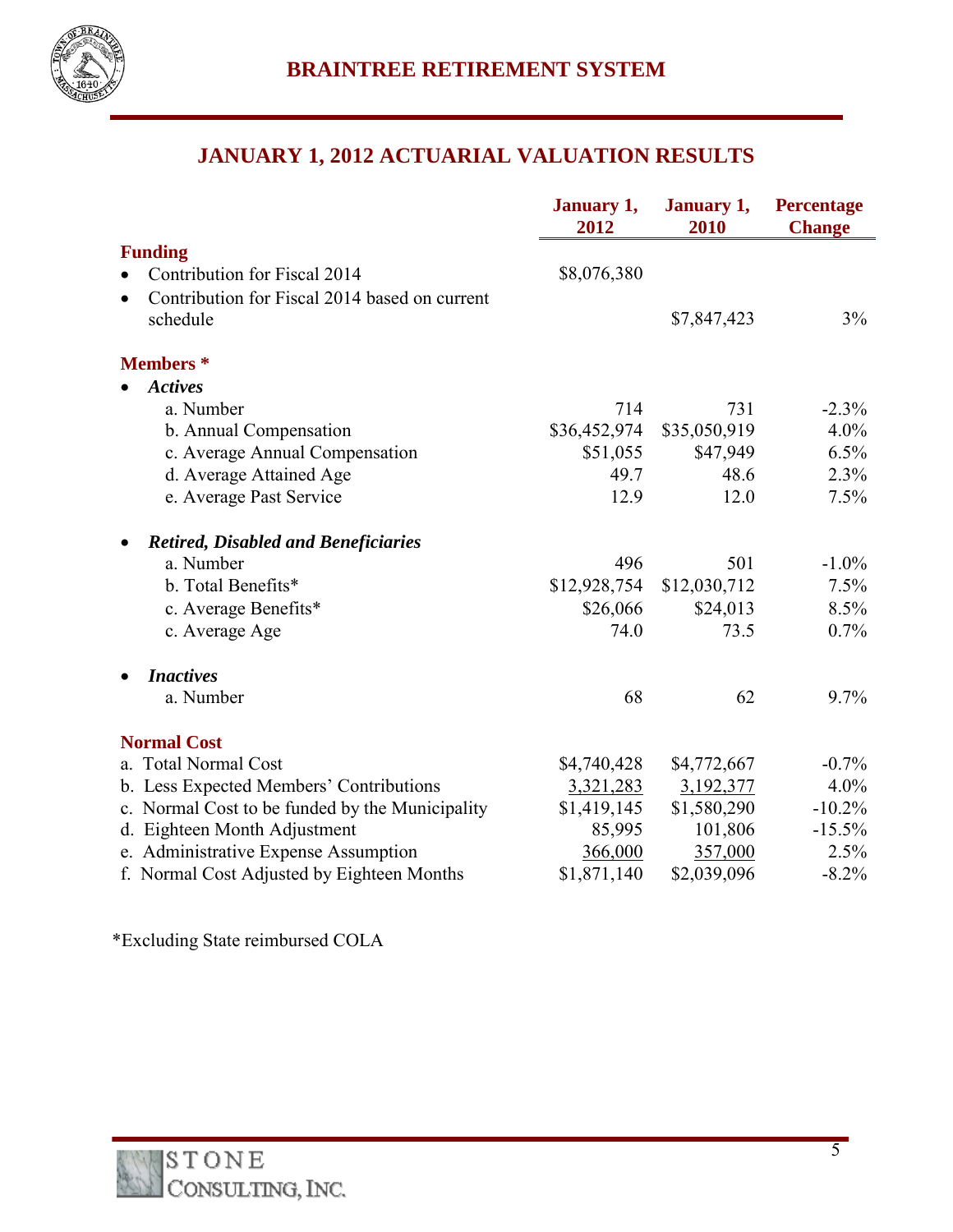

# **SUMMARY OF JANUARY 1, 2012 VALUATION (Continued)**

|                                                          | January 1,<br>2012 | January 1,<br><b>2010</b> | <b>Percentage</b><br><b>Change</b> |
|----------------------------------------------------------|--------------------|---------------------------|------------------------------------|
| <b>Actuarial Accrued Liability as of January 1, 2012</b> |                    |                           |                                    |
| <b>Active Members</b><br>a                               | \$99,059,104       | \$89,591,332              | $10.6\%$                           |
| <b>Inactive Members</b><br>$b_{-}$                       | 964,087            | 824,522                   | 16.9%                              |
| Retired Members and Beneficiaries<br>$c_{-}$             | 120,484,381        | 112,360,848               | $7.2\%$                            |
| Total<br>d.                                              | \$220,507,572      | \$202,776,702             | $8.7\%$                            |
| <b>Unfunded Actuarial Accrued Liability</b>              |                    |                           |                                    |
| a. Actuarial Accrued Liability                           | \$220,507,572      | \$202,776,702             | $8.7\%$                            |
| b. Less Actuarial Value of Assets                        | 137,542,466        | 137, 153, 350             | $0.3\%$                            |
| c. Unfunded Actuarial Accrued Liability                  | \$82,965,106       | \$65,623,352              | 26.4%                              |
| d. Eighteen Month Adjustment                             | \$4,581,579        | \$3,538,956               |                                    |
| e. Unfunded Actuarial Accrued Liability adjusted by      | \$87,546,685       | \$69,162,308              |                                    |
| Eighteen Months                                          |                    |                           |                                    |

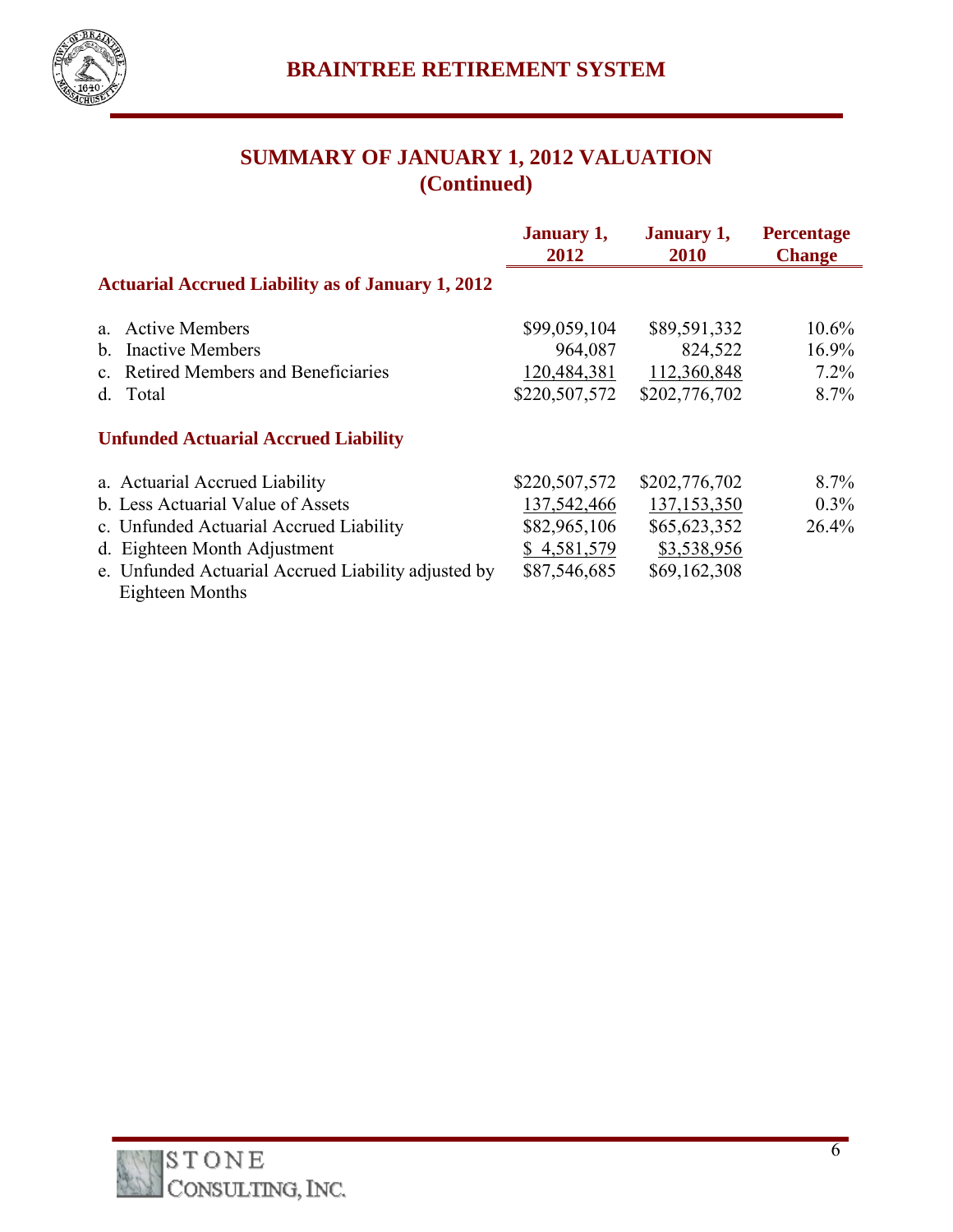

## **DEMOGRAPHIC INFORMATION**

|                                                                                   | <b>January 1,</b> | <b>Percentage</b> |
|-----------------------------------------------------------------------------------|-------------------|-------------------|
| <b>Members</b>                                                                    | 2012              | <b>Change</b>     |
| Actives                                                                           |                   |                   |
| a. Number                                                                         | 714               | $-2.3\%$          |
| b. Annual Compensation                                                            | \$36,452,974      | $4.0\%$           |
| c. Average Annual Compensation                                                    | \$51,055          | 6.5%              |
| d. Average Attained Age                                                           | 49.7              | 2.3%              |
| e. Average Past Service                                                           | 12.9              | 7.5%              |
| <b>Retired, Disabled and Beneficiaries</b>                                        |                   |                   |
| a. Number                                                                         | 496               | $-1.0\%$          |
| b. Total Annual Retirement<br>Allowance excluding State-reimbursed<br><b>COLA</b> | \$12,928,754      | 7.5%              |
| <i>Inactives</i>                                                                  |                   |                   |
| a. Number                                                                         | 68                | $97\%$            |

- The data was supplied by the Braintree Retirement Board. The data was checked under broad parameters for reasonableness. With the assistance of the staff of the Braintree Retirement Board, we were able to develop a database sufficient for valuation purposes.
- Payroll changed by 4.0% over the course of the past two years. Average annual compensation changed by 6.5% over the same two-year time period.
- The salary increase assumption includes general wage adjustments, step increases, and promotional increases.

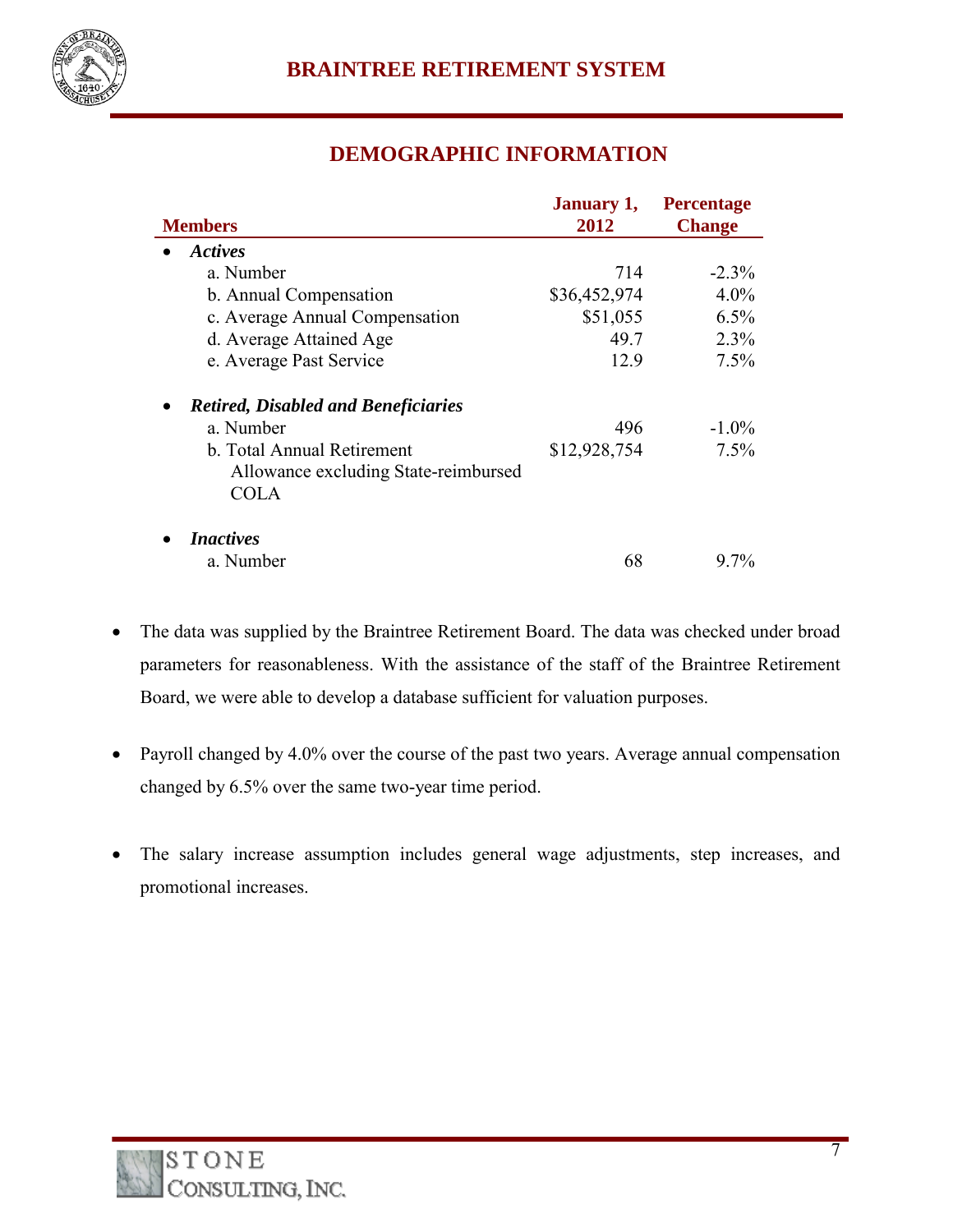

# *HISTORY OF ACTIVE PARTICIPANTS*

| <b>Valuation Year</b> | <b>Number</b> | <b>Average Age</b> | <b>Service</b> | <b>Compensation</b> |
|-----------------------|---------------|--------------------|----------------|---------------------|
| 2012                  | 714           | 49.7               | 12.9           | \$51,055            |
| 2010                  | 731           | 48.6               | 12.0           | \$47,949            |
| 2008                  | 744           | 48.2               | 11.7           | \$45,556            |
| 2006                  | 719           | 47.8               | 11.5           | \$42,922            |
| 2004                  | 700           | 47.8               | 11.6           | \$42,072            |
| 2002                  | 742           | 47.2               | 11.2           | \$38,781            |
| 2000                  | 685           | 46.8               | 12.9           | \$35,440            |

 Employee age has increased by 2.9 years and service has remained constant over the course of the past twelve years. Average annual compensation has grown by 35.3% (3.1% annually) over the same time period.

The charts on the following pages summarize demographic information regarding active and retiree members.

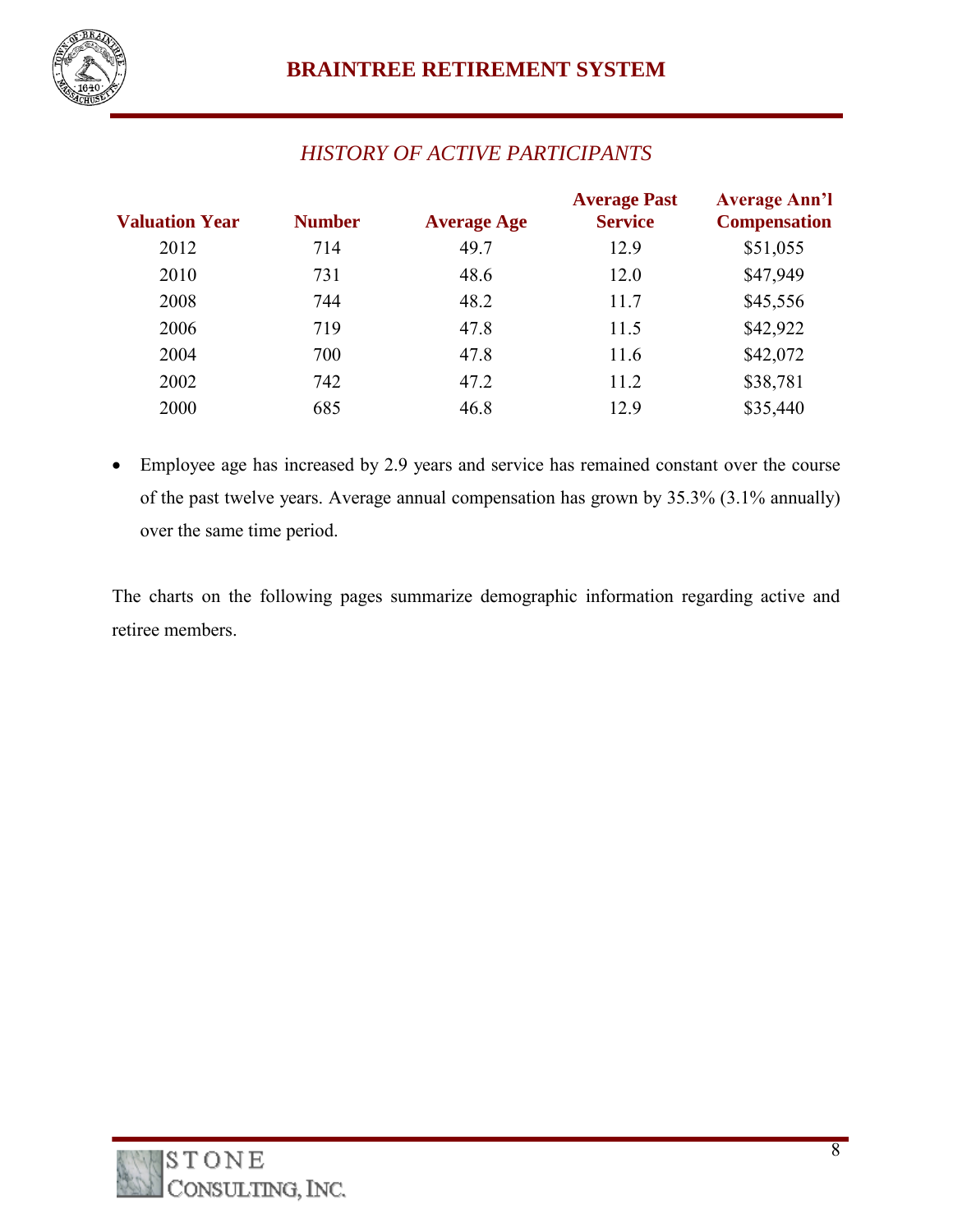| ation | <b>Average</b><br>Compensation |
|-------|--------------------------------|
|       | \$                             |
| 380   | 38,730                         |
| 394,  | 46,086                         |
| 504,  | 54,141                         |
| ,084  | 60,975                         |
| ,720  | 54,663                         |
| ,934  | 55,282                         |
| ,680  | 47,914                         |
| 800   | 52,254                         |
| 504   | 45,823                         |
| ,267  | 39,446                         |
| 368   | 33,947                         |
| 398,  | 40,199                         |
| ,078  | 37,078                         |
| ,864  | 26,932                         |
| 974,  | \$<br>51,055                   |
|       |                                |
| 30-34 | 35-39<br>$40+$                 |

|              |     |               |                                                                                                        |    |    |    |    |  |    |              |                           | 1110445      |  |
|--------------|-----|---------------|--------------------------------------------------------------------------------------------------------|----|----|----|----|--|----|--------------|---------------------------|--------------|--|
| <b>AGE</b>   |     |               | 0-4 Years 5-9 Years 10-14 Years 15-19 Years 20-24 Years 25-29 Years 30-34 Years 35-39 Years 40 + Years |    |    |    |    |  |    | <b>Total</b> | <b>Total Compensation</b> | Compensation |  |
| $0-19$       |     |               |                                                                                                        |    |    |    |    |  |    |              |                           |              |  |
| $20 - 24$    |     |               |                                                                                                        |    |    |    |    |  |    | <sub>b</sub> | 232,380                   | 38,730       |  |
| $25-29$      | 25  | $\rightarrow$ |                                                                                                        |    |    |    |    |  |    | 28           | 1,290,394                 | 46,086       |  |
| $30 - 34$    | 15  | 16            |                                                                                                        |    |    |    |    |  |    | 39           | 2,111,504                 | 54,141       |  |
| $35 - 39$    | h   | 12            | 13                                                                                                     |    |    |    |    |  |    | 37           | 2,256,084                 | 60,975       |  |
| 40-44        | 24  | 15            | 15                                                                                                     | 19 |    |    |    |  |    | 78           | 4,263,720                 | 54,663       |  |
| 45-49        | 32  | 30            | 31                                                                                                     | 18 | 33 |    |    |  |    | 152          | 8,402,934                 | 55,282       |  |
| 50-54        | 23  | 26            | 37                                                                                                     | 17 | 20 | 19 |    |  |    | 144          | 6,899,680                 | 47,914       |  |
| 55-59        |     | 20            | 34                                                                                                     | 24 | 13 | 17 |    |  |    | 125          | 6,531,800                 | 52,254       |  |
| 60-64        |     |               | 24                                                                                                     |    | 10 |    |    |  |    | 65           | 2,978,504                 | 45,823       |  |
| 65-69        |     |               | 10                                                                                                     |    |    |    |    |  |    | 23           | 907,267                   | 39,446       |  |
| 70-74        |     |               |                                                                                                        |    |    |    |    |  |    | 12           | 407,368                   | 33,947       |  |
| 75-79        |     |               |                                                                                                        |    |    |    |    |  |    |              | 80,398                    | 40,199       |  |
| 80-84        |     |               |                                                                                                        |    |    |    |    |  |    |              | 37,078                    | 37,078       |  |
| $85+$        |     |               |                                                                                                        |    |    |    |    |  |    |              | 53,864                    | 26,932       |  |
| <b>TOTAL</b> | 149 | 132           | 176                                                                                                    | 97 | 87 | 52 | 12 |  | 5. | 714          | 36,452,974                | 51,055       |  |



# **BRAINTREE CONTRIBUTORY RETIREMENT SYSTEM Distribution of Plan Members as of January 1, 2012 Active Members**





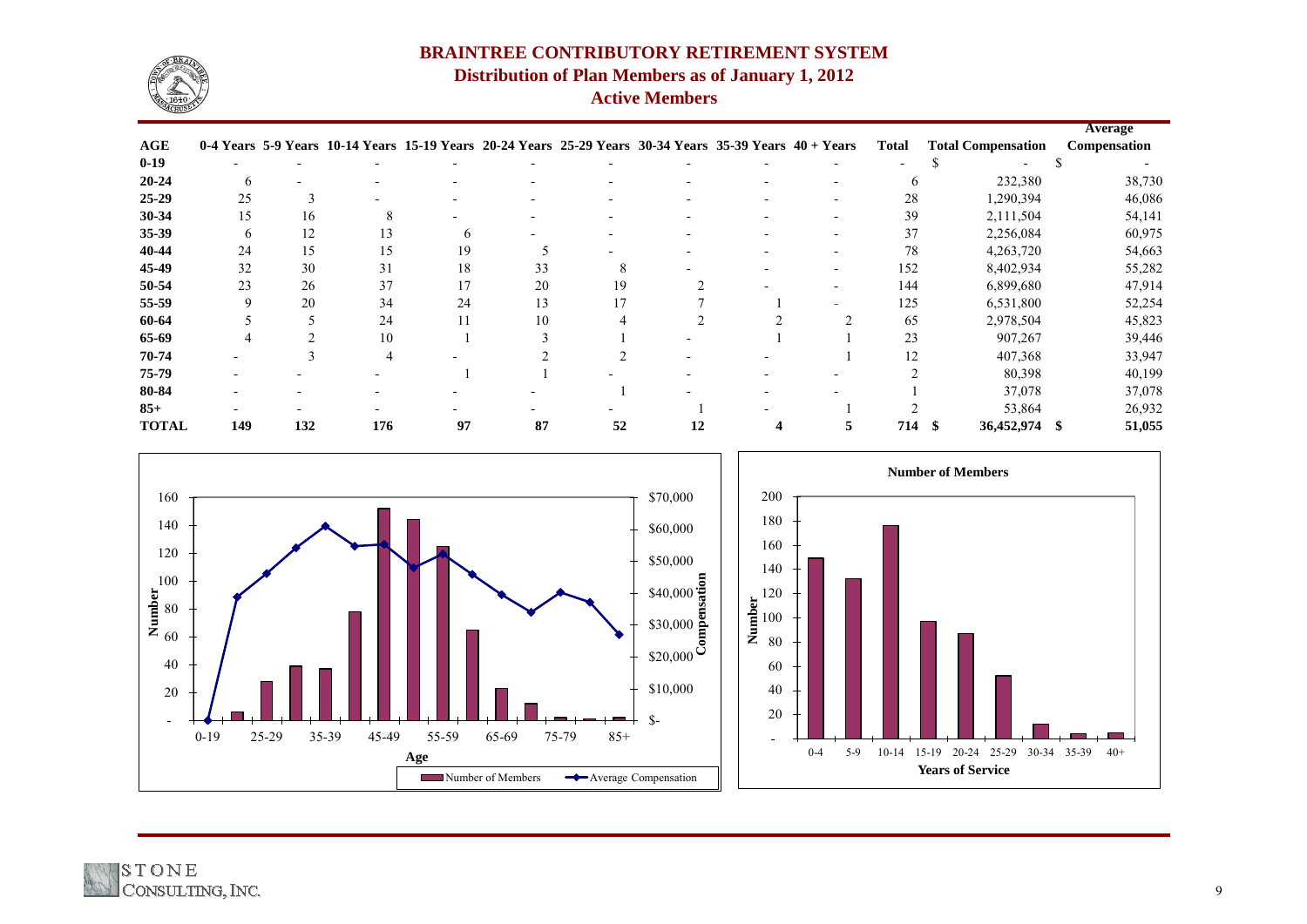|              |                          | <b>Disabled Member</b>        |                                |              |     | <b>Retired Members and Beneficiaries</b> |                        |         |
|--------------|--------------------------|-------------------------------|--------------------------------|--------------|-----|------------------------------------------|------------------------|---------|
| Age          |                          | <b>Number Average Benefit</b> | <b>Total Benefit</b>           | Age          |     | <b>Number</b> Average Benefit            | <b>Total Benefit</b>   |         |
| $20 - 24$    | $\overline{\phantom{a}}$ |                               | $\overline{\phantom{0}}$       | $20 - 24$    |     | 8,459                                    |                        | 8,459   |
| $25 - 29$    |                          |                               |                                | $25 - 29$    |     |                                          |                        |         |
| 30-34        | $\overline{\phantom{0}}$ |                               | $\overline{\phantom{a}}$       | 30-34        |     | $\overline{\phantom{a}}$                 |                        |         |
| 35-39        | $\overline{\phantom{0}}$ |                               |                                | 35-39        |     |                                          |                        |         |
| 40-44        |                          |                               |                                | 40-44        |     |                                          |                        |         |
| 45-49        | $\overline{2}$           | 33,665                        | 67,330                         | 45-49        |     | 35,438                                   |                        | 35,438  |
| 50-54        |                          | 50,090                        | 50,090                         | 50-54        | 6   | 31,477                                   |                        | 188,862 |
| 55-59        | 8                        | 37,558                        | 300,462                        | 55-59        | 14  | 34,764                                   | 486,693                |         |
| 60-64        | 17                       | 44,077                        | 749,301                        | 60-64        | 51  | 45,791                                   | 2,335,363              |         |
| 65-69        | 14                       | 30,662                        | 429,273                        | 65-69        | 61  | 29,043                                   | 1,771,628              |         |
| 70-74        | 10                       | 27,593                        | 275,934                        | 70-74        | 75  | 30,210                                   | 2,265,714              |         |
| 75-79        | $\overline{7}$           | 26,071                        | 182,499                        | 75-79        | 68  | 20,993                                   | 1,427,506              |         |
| $80 +$       | 5                        | 25,720                        | 128,598                        | $80 +$       | 155 | 14,359                                   | 2,225,607              |         |
| <b>TOTAL</b> | \$<br>64                 | 34,117                        | $\boldsymbol{\$}$<br>2,183,487 | <b>TOTAL</b> | 432 | \$<br>24,873                             | 10,745,267<br><b>S</b> |         |

|              |                | <b>Total</b>                  |                      |  |
|--------------|----------------|-------------------------------|----------------------|--|
| Age          |                | <b>Number Average Benefit</b> | <b>Total Benefit</b> |  |
| $20 - 24$    | 1              | 8,459                         | 8,459                |  |
| $25 - 29$    |                |                               |                      |  |
| 30-34        |                |                               |                      |  |
| 35-39        |                |                               |                      |  |
| 40-44        |                |                               |                      |  |
| 45-49        | 3              | 34,256                        | 102,768              |  |
| 50-54        | $\overline{7}$ | 34,136                        | 238,952              |  |
| 55-59        | 22             | 35,780                        | 787,155              |  |
| 60-64        | 68             | 45,363                        | 3,084,663            |  |
| 65-69        | 75             | 29,345                        | 2,200,901            |  |
| 70-74        | 85             | 29,902                        | 2,541,648            |  |
| 75-79        | 75             | 21,467                        | 1,610,005            |  |
| $80 +$       | 160            | 14,714                        | 2,354,205            |  |
| <b>TOTAL</b> | 496            | \$<br>26,066                  | \$<br>12,928,754     |  |



# **BRAINTREE CONTRIBUTORY RETIREMENT SYSTEM**

# **Distribution of Plan Members as of January 1, 2012**

**Retired Members**

**Benefits shown are net of State reimbursed COLA.**





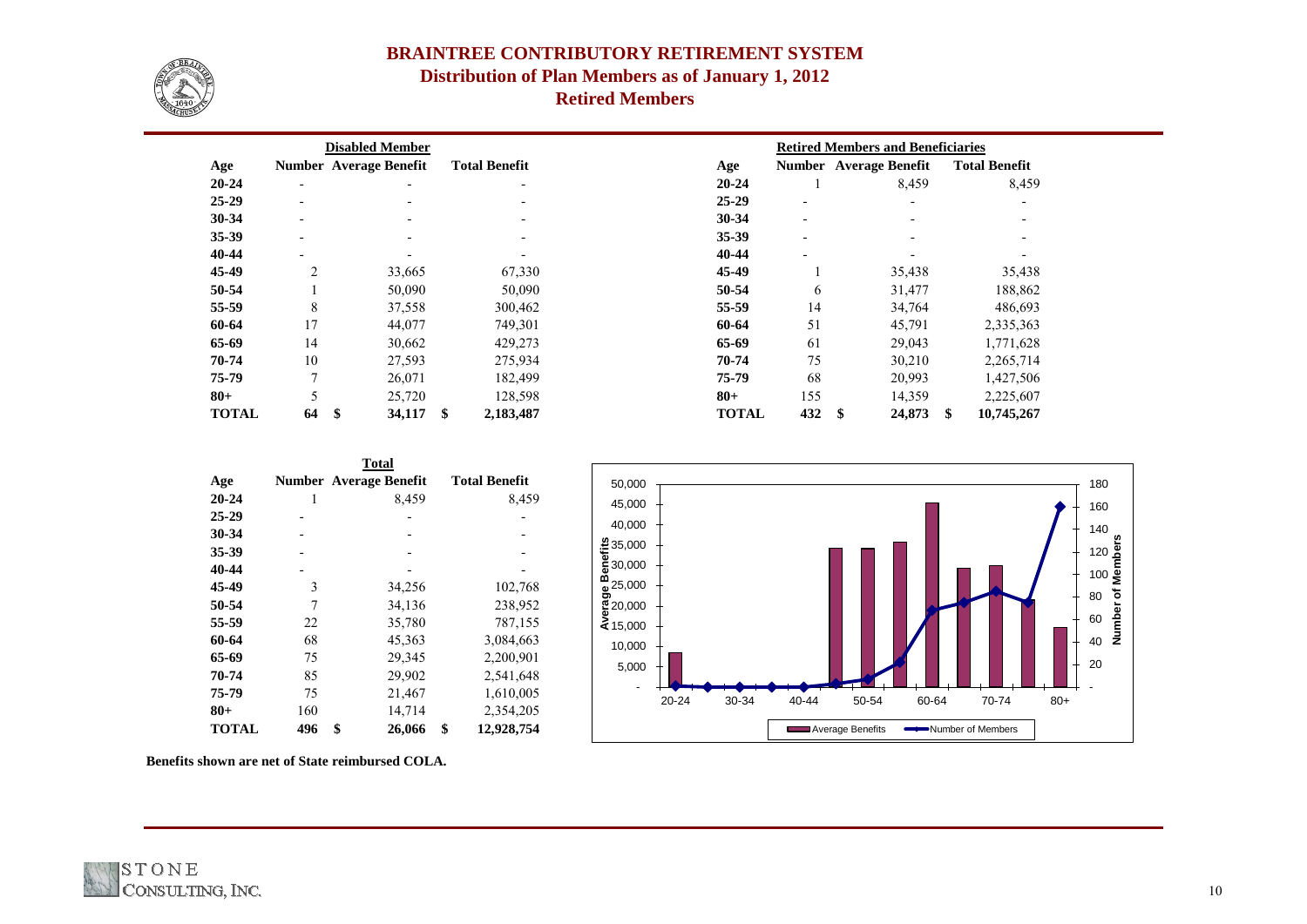

# **VALUATION METHODOLOGY**

Stone Consulting, Inc. used the Entry Age Normal actuarial funding method in this actuarial valuation. The use of the Entry Age Normal actuarial funding method is consistent with the requirements of Chapter 32 of the Massachusetts General Laws.

## **NORMAL COST**

|                                              |    | January 1,<br>2012 | $%$ of<br>Payroll* |
|----------------------------------------------|----|--------------------|--------------------|
| Gross Normal Cost (GNC)                      | \$ | 4,740,428          | 13.0%              |
| <b>Employees Contribution</b>                |    | 3,321,283          | $9.1\%$            |
| Net Normal Cost (NNC)                        | \$ | 1,419,145          | 3.9%               |
| Adjusted to Beginning of Fiscal Year 2014    | S  | 85,995             |                    |
| Administrative Expense                       | \$ | 366,000            | $1.0\%$            |
| Adjusted Net Normal Cost With Admin. Expense | \$ | 1,871,140          |                    |

\*Payroll paid in 2011 for employees as of January 1, 2012 is \$36,452,974. Payroll for new hires in 2011 was annualized.

- The gross normal cost (GNC) is the "price" of benefits accruing in the current year if the assumptions underlying the normal cost were realized.
- An individual normal cost represents that part of the cost of a member's future benefits that are assigned to the current year as if the costs are to remain level as a percentage of the member's pay. Benefits payable under all circumstances (i.e., retirement, death, disability, and terminations) are included in this calculation.
- Anticipated employee contributions to be made during the year are subtracted from the GNC to determine employer normal cost, or net normal cost (NNC).
- Administrative expenses added to the NNC. The administrative expense does not include investment manager and custodial fees. These fees are considered part of the interest rate assumption that is net of fees.

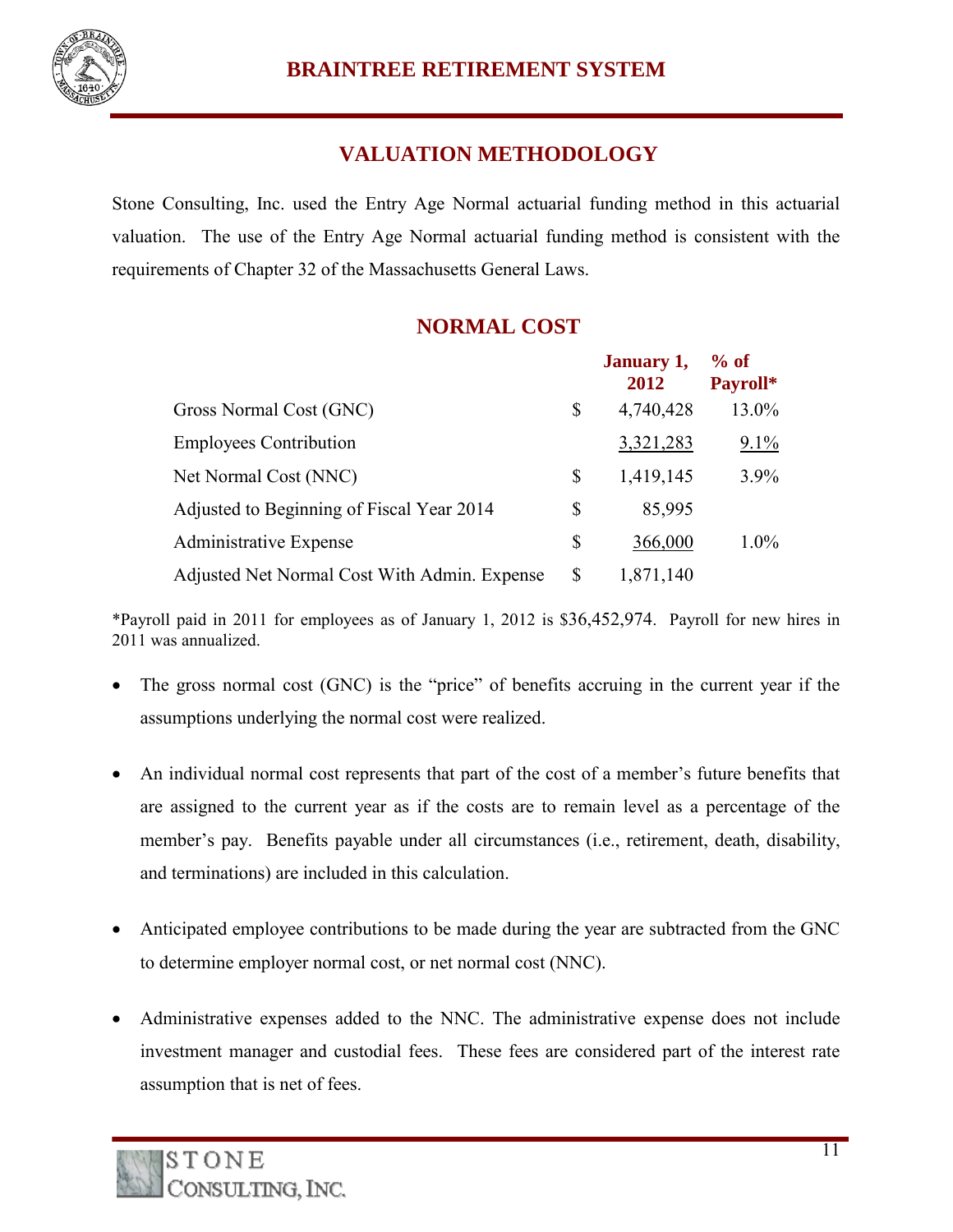

## **ACTUARIAL ACCRUED LIABILITY AND FUNDED STATUS**

|                                             |                  | January 1,          | <b>Percentage</b> |
|---------------------------------------------|------------------|---------------------|-------------------|
|                                             |                  | 2012                | <b>Change</b>     |
| <b>Active Actuarial Accrued Liability</b>   |                  | \$<br>99,059,104    | 10.6%             |
| Superannuation                              | \$<br>82,529,093 |                     |                   |
| Death                                       | \$<br>2,472,380  |                     |                   |
| Disability                                  | \$<br>11,758,602 |                     |                   |
| Termination                                 | \$<br>2,299,029  |                     |                   |
| <b>Retiree, Inactive, Survivor and</b>      |                  | 121,448,468         | 7.3%              |
| <b>Beneficiary Actuarial Accrued</b>        |                  |                     |                   |
| <b>Liability</b>                            |                  |                     |                   |
| <b>Retirees and Beneficiaries</b>           | \$<br>97,153,808 |                     |                   |
| Disabled                                    | \$<br>23,330,573 |                     |                   |
| Inactive                                    | \$<br>964,087    |                     |                   |
| <b>Total Actuarial Accrued Liability</b>    |                  | \$<br>220,507,572   | 8.7%              |
| (AAL)                                       |                  |                     |                   |
| <b>Actuarial Value of Assets (AVA)</b>      |                  | \$<br>137, 542, 466 | 0.3%              |
| <b>Unfunded Actuarial Accrued Liability</b> |                  | \$<br>82,965,106    | 26.4%             |
| <b>Funded Ratio (AVA / AAL)</b>             |                  |                     |                   |
| 2012 (7.875% interest rate):                | 62%              |                     |                   |
| 2010 (7.875% interest rate):                | 68%              |                     |                   |
|                                             |                  |                     |                   |

- Actuarial Accrued Liability (AAL) is the "price" of benefits attributable to benefits earned in past years, or in other words, represents today's value of all benefits earned by active and inactive members.
- The total AAL is \$220,507,572. This along with an actuarial value of assets of \$137,542,466 produces a funded status of 62%. This compares to a funded status of 68% for the 2010 valuation.

The chart on the following page is a history of the unfunded actuarial accrued liability (UAL) and the valuation assets (AVA) over the course of the past nine actuarial valuations.

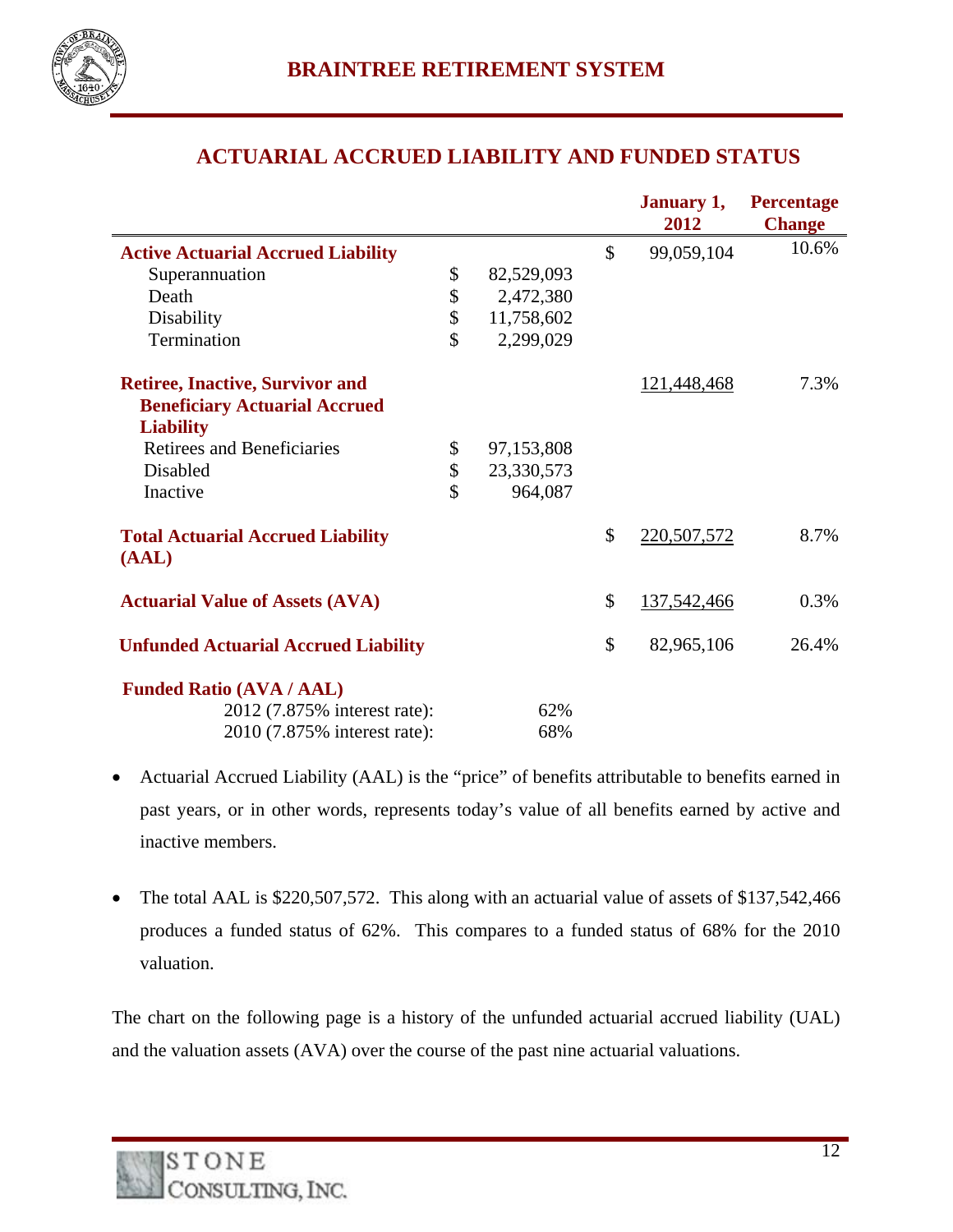

#### **HISTORY OF ACTUARIAL VALUATION OF ASSETS (AVA) AND UNFUNDED ACTUARIAL ACCRUED LIABILITY (UAL)**



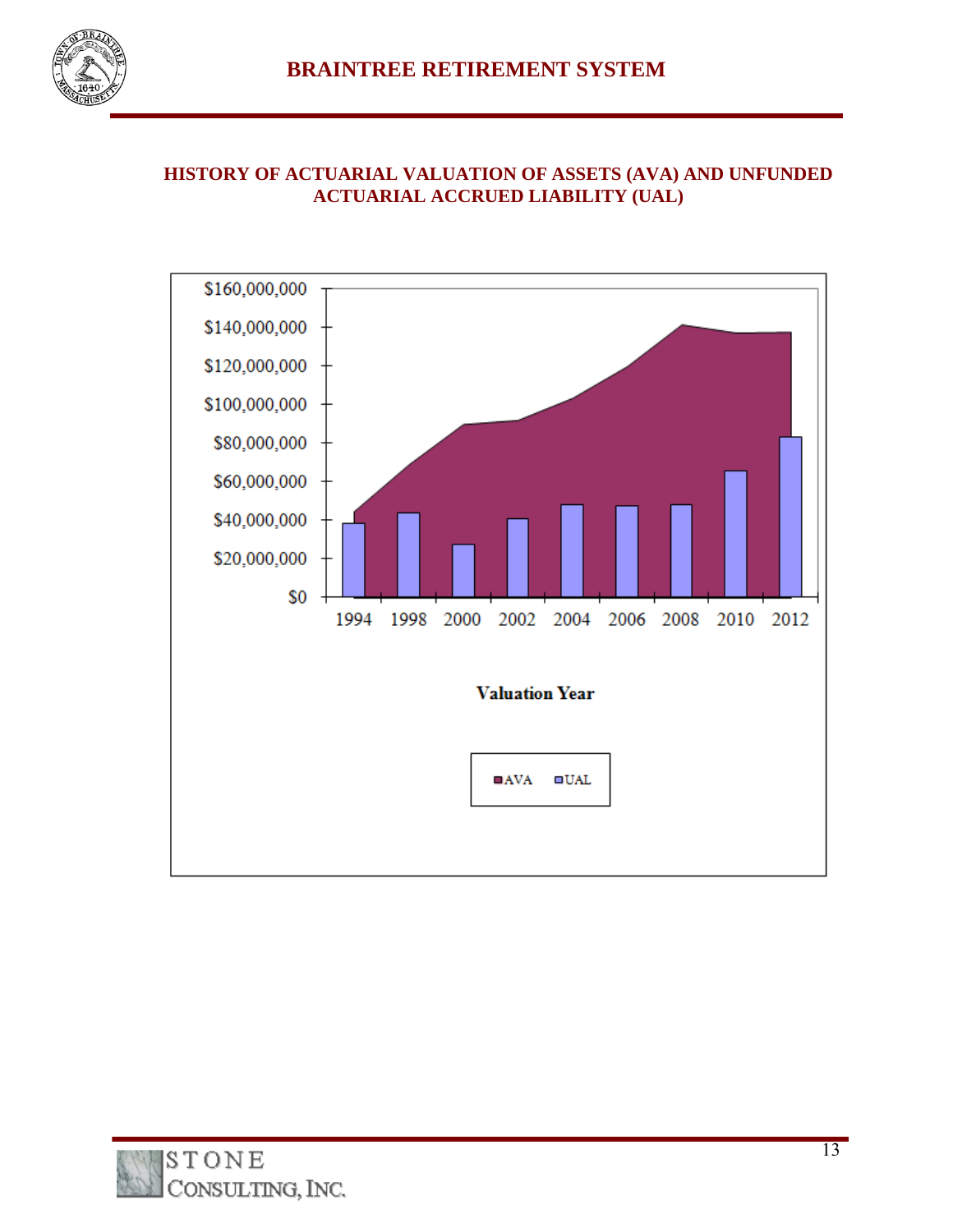

#### **DEVELOPMENT OF FUNDING SCHEDULE**

| Net Employer Normal Cost for Fiscal 2014     |               | 1,871,140 |
|----------------------------------------------|---------------|-----------|
| Amortization                                 | <sup>S</sup>  | 6,070,797 |
| Net $3(8)(c)$ payments                       |               | 134,443   |
| Total Appropriation required for Fiscal 2014 | $\mathcal{S}$ | 8,076,380 |

- The funding schedule is composed of the normal cost, and the amortization of the actuarial accrued unfunded liability and is adjusted by the administrative expense assumption. The contribution is assumed to be made in the beginning of the fiscal year. In addition, a net amount for the difference between the annual amount of money paid out by the Braintree Retirement System under Section 3(8)(c) of Chapter 32 offset by the amount received under the same section.
- The contribution amount for Fiscal 2014 is \$8,076,380. The funding schedule is presented on page 15. The schedule's length is twenty (20) years (for the fresh start base) which is three years more than the January 1, 2010 valuation schedule's length. The maximum funding schedule length allowed by Chapter 32 of the Massachusetts General Laws is seventeen years to 2030. Under Section 22F of Chapter 32 the maximum length of the funding schedule was extended to Fiscal 2040 and the maximum amortization increase is reduced to 4%.
- In developing the funding schedule, we used a fresh start approach in which the unfunded actuarial accrued liability is reamortized instead of maintaining the existing amortization amount and separately amortizing the actuarial gain or loss. The use of a fresh-start approach results in a funding schedule in which the changes in contribution amounts from year to year are more consistent. The amortization percentage increase is 4.00% whereas prior valuation amortization increase was 3.50%.
- Under Section 22F of Chapter 32, the contribution is not allowed to decrease from the scheduled amount of the contribution. This limitation is in place until the plan is fully funded.

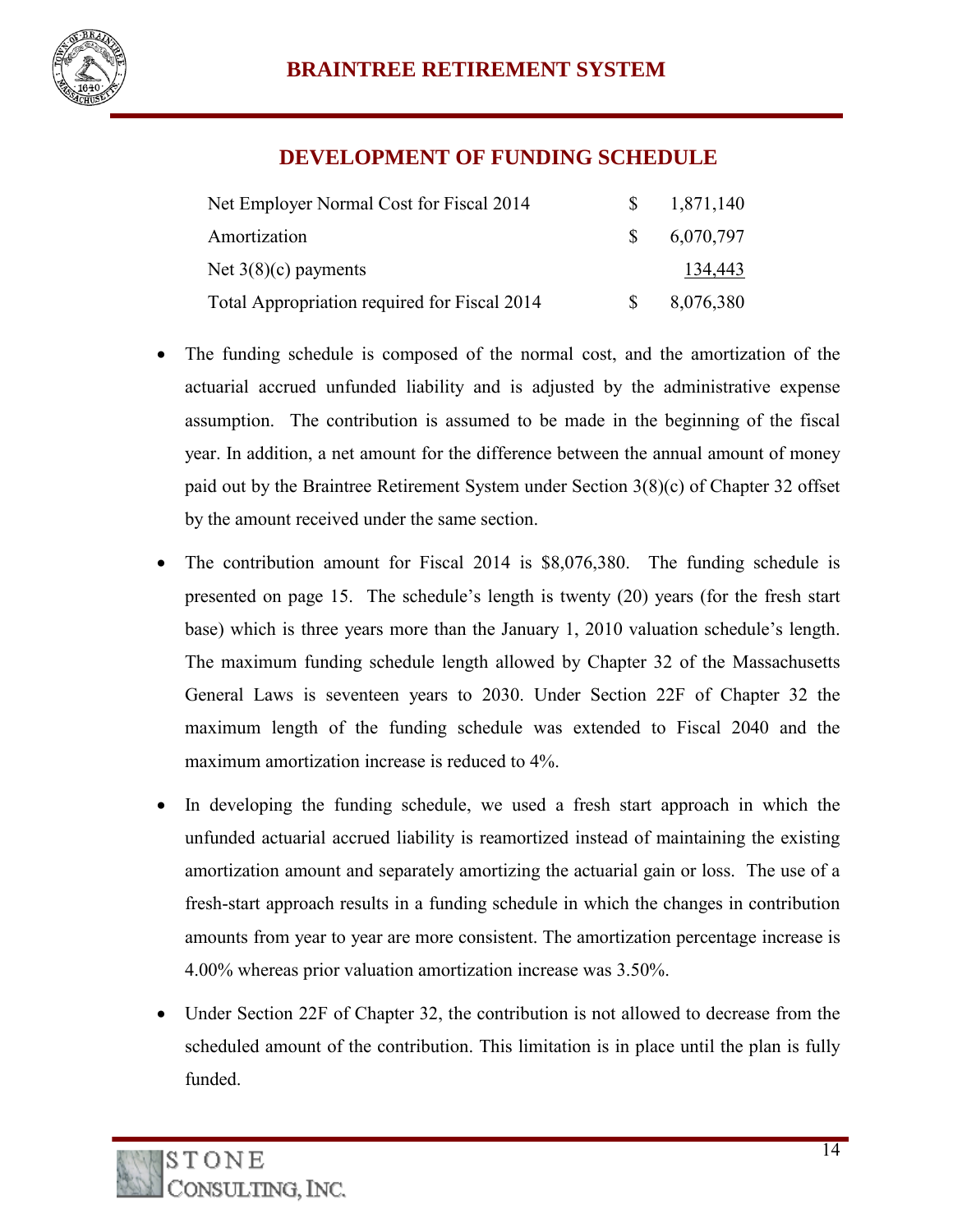

# **BRAINTREE RETIREMENT SYSTEM FUNDING SCHEDULE**

|        |           |              | Funding      |               |              |              |
|--------|-----------|--------------|--------------|---------------|--------------|--------------|
| Fiscal | Normal    | Unfunded     | Amortization | Net $3(8)(c)$ | Schedule     | Adjusted     |
| Year   | Cost      | Liability    | of UAL       | Payments      | Contribution | Payments     |
| 2014   | 1,871,140 | 87,546,685   | 6,070,797    | 134,443       | 8,076,380    | 8,076,380    |
| 2015   | 1,945,986 | 87,892,115   | 6,312,997    | 134,443       | 8,393,425    | 8,393,425    |
| 2016   | 2,023,825 | 88,003,474   | 6,564,885    | 134,443       | 8,723,153    | 8,723,153    |
| 2017   | 2,104,778 | 87,851,878   | 6,826,848    | 134,443       | 9,066,069    | 9,066,069    |
| 2018   | 2,188,969 | 87,405,750   | 7,099,291    | 134,443       | 9,422,703    | 9,422,703    |
| 2019   | 2,276,528 | 86,630,594   | 7,382,630    | 134,443       | 9,793,601    | 9,793,601    |
| 2020   | 2,367,589 | 85,488,740   | 7,666,064    | 134,443       | 10,168,096   | 10,168,096   |
| 2021   | 2,462,293 | 83,951,212   | 7,967,971    | 134,443       | 10,564,706   | 10,564,706   |
| 2022   | 2,560,784 | 81,966,922   | 8,286,689    | 134,443       | 10,981,917   | 10,981,917   |
| 2023   | 2,663,216 | 79,482,550   | 8,618,157    | 134,443       | 11,415,816   | 11,415,816   |
| 2024   | 2,769,744 | 76,444,964   | 8,962,883    | 134,443       | 11,867,071   | 11,867,071   |
| 2025   | 2,880,534 | 72,796,295   | 9,321,399    | 134,443       | 12,336,376   | 12,336,376   |
| 2026   | 2,995,755 | 68,473,544   | 9,694,255    | 134,443       | 12,824,453   | 12,824,453   |
| 2027   | 3,115,586 | 63,408,159   | 10,082,025   | 134,443       | 13,332,053   | 13,332,053   |
| 2028   | 3,240,209 | 57, 525, 567 | 10,485,306   | 134,443       | 13,859,958   | 13,859,958   |
| 2029   | 3,369,817 | 50,744,682   | 10,904,718   | 134,443       | 14,408,978   | 14,408,978   |
| 2030   | 3,504,610 | 42,977,361   | 11,340,907   | 134,443       | 14,979,960   | 14,979,960   |
| 2031   | 3,644,795 | 34, 127, 825 | 11,794,543   | 134,443       | 15,573,781   | 15,573,781   |
| 2032   | 3,790,586 | 24,092,028   | 12,266,325   | 134,443       | 16, 191, 354 | 16, 191, 354 |
| 2033   | 3,942,210 | 12,756,978   | 12,756,978   | 134,443       | 16,833,630   | 16,833,630   |
| 2034   | 4,099,898 |              |              | 134,443       | 4,234,341    | 4,234,341    |
|        |           |              |              |               |              |              |

#### **Amortization of Unfunded Liability as of July 1, 2013**

|      |      |                    | Original Amort. | Percentage | Original $#$ | Current Amort. | Y ears        |
|------|------|--------------------|-----------------|------------|--------------|----------------|---------------|
|      | Year | Type               | Amount          | Increasing | of Years     | Amount         | Remaining     |
| 2005 |      | ERI-BHA2002        | 11,240          | $0.0\%$    | 15           | 11,240         | $\mathfrak b$ |
| 2006 |      | ERI BHA2003        | 4,554           | $0.0\%$    | 15           | 4,554          | 7             |
| 2014 |      | <b>Fresh Start</b> | 6,055,003       | $4.00\%$   | 20           | 6,055,003      | 20            |

Notes on Amortization of Unfunded Liability

**Year is the year the amortization base was established.**

**Type is the reason for the creation of the base. Examples are Gain/(Loss) or Fresh Start.**

**Original Amortization Amount is the annual amortization amount when the base was established.**

**Percentage Increasing is the percentage that the Original Amortization Amount increases per year.**

**Original # of Years is the number of years over which the base is being amortized.**

**Current Amortization Amount is the amortization payment amount for this year.** 

**Years Remaining is the number of years left to amortize the base.**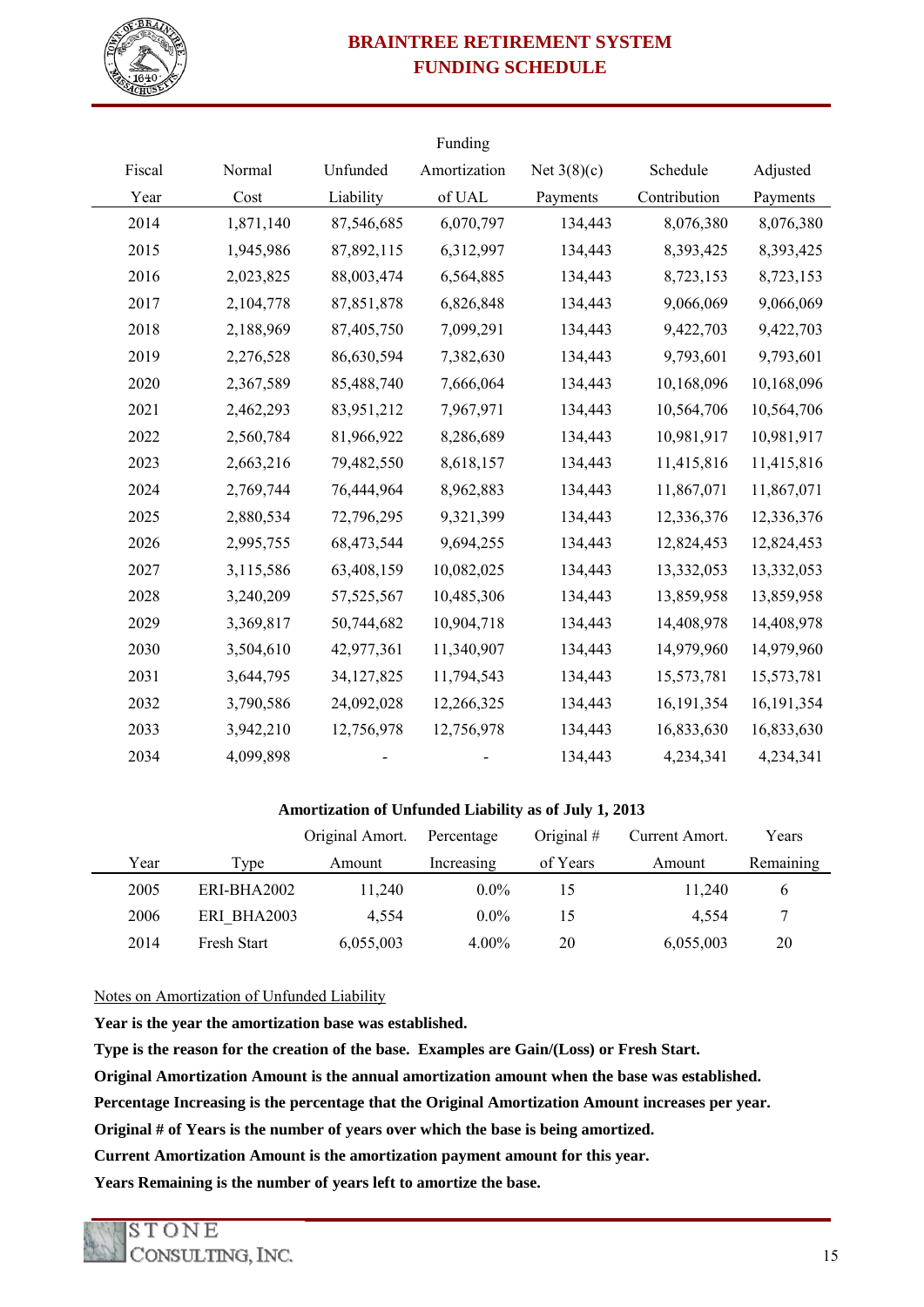

## **ASSUMPTIONS AND METHODOLOGY SUMMARY**

The principal actuarial assumptions used in this valuation are the same as the assumptions used in the previous valuation, except where noted, and are summarized in the following table:

| <b>Assumption</b><br><b>Interest Rate</b> | <b>January 1, 2012 Valuation</b><br>7.875%                                                                                                                                                                                                                                                                                                                       |
|-------------------------------------------|------------------------------------------------------------------------------------------------------------------------------------------------------------------------------------------------------------------------------------------------------------------------------------------------------------------------------------------------------------------|
|                                           | (same as prior valuation)                                                                                                                                                                                                                                                                                                                                        |
| <b>Salary Increase</b>                    | 4.00%<br>$(4.25\%,$ prior valuation)                                                                                                                                                                                                                                                                                                                             |
| <b>COLA</b>                               | 3% of \$12,000                                                                                                                                                                                                                                                                                                                                                   |
| <b>COLA Frequency</b>                     | Granted every year                                                                                                                                                                                                                                                                                                                                               |
| Mortality                                 | RP-2000 table (sex-distinct) projected 17<br>years with scale AA. For members retired<br>under an Accidental Disability (job-related),<br>50% of deaths are assumed to be from the<br>same cause as the disability.<br>Disabled<br>mortality RP-2000 projected table, ages set<br>forward 2 years.<br>(prior valuation used RP-2000 with 10 year<br>projection.) |
| <b>Overall Disability</b>                 | Groups 1 and 2<br>33% ordinary disability<br>67% accidental disability                                                                                                                                                                                                                                                                                           |
|                                           | Group 4<br>10% ordinary disability<br>90% accidental disability                                                                                                                                                                                                                                                                                                  |
| <b>Retirement Rates</b>                   | Groups 1 and 2<br>Ages $55 - 70$                                                                                                                                                                                                                                                                                                                                 |
|                                           | Group 4<br>Ages $50 - 65$                                                                                                                                                                                                                                                                                                                                        |
| <b>Administrative Expense</b>             | \$366,000 budget estimated for FY 2014<br>provided by Braintree Retirement Board.                                                                                                                                                                                                                                                                                |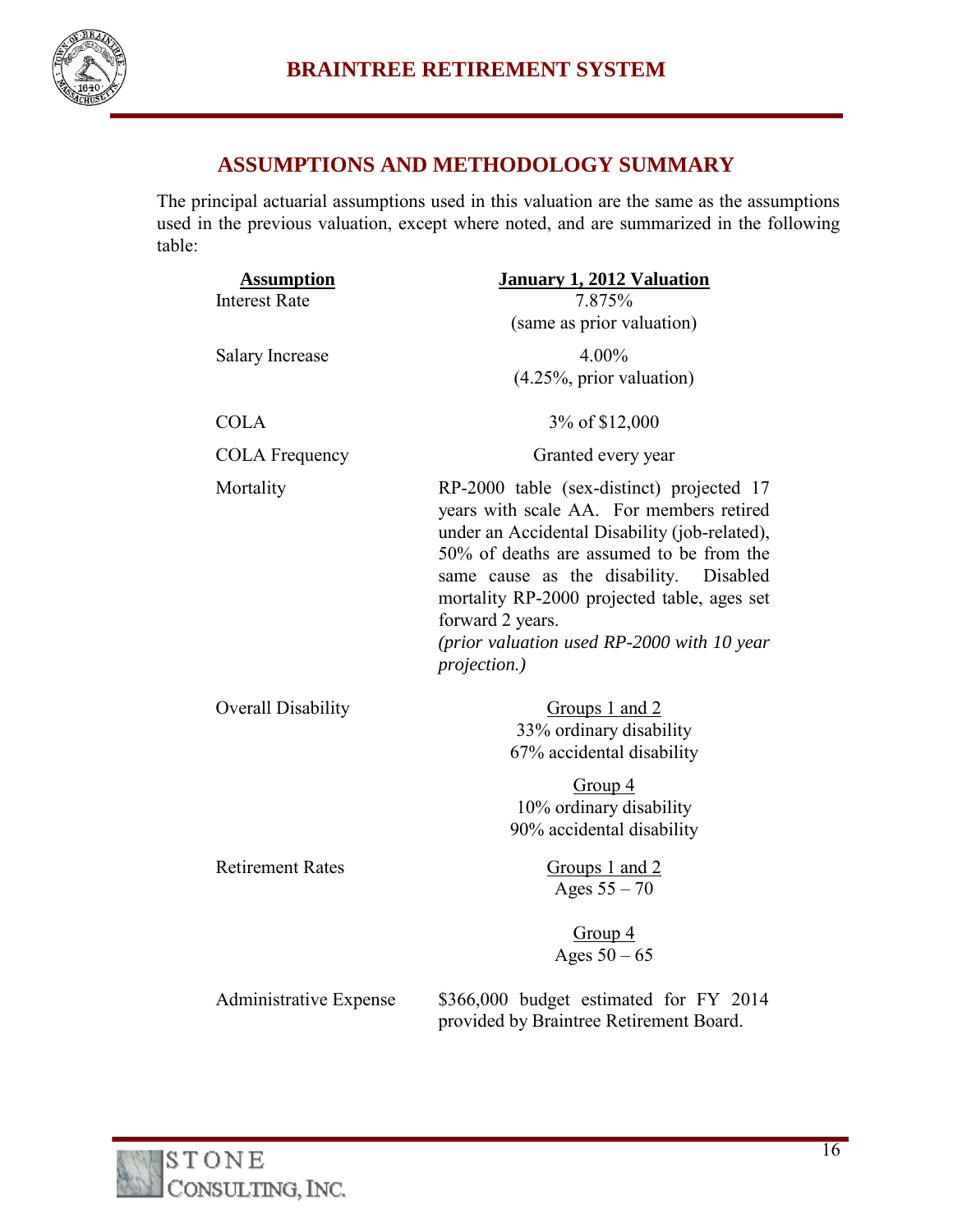

## **BRAINTREE RETIREMENT SYSTEM**

#### **ASSETS**

| a.             | Cash                                 | \$<br>2,129,536.60   |
|----------------|--------------------------------------|----------------------|
| b.             | Pooled Domestic Equity Funds         | 31,809,128.28        |
| $\mathbf{c}$ . | Pooled International Equity Funds    | 15,823,306.49        |
| $\rm d$ .      | Pooled Domestic Fixed Income Funds   | 52,600,104.61        |
| e.             | Pooled Alternative Investments       | 767,501.00           |
| f.             | Pooled Real Estate Funds             | 5,030,952.55         |
| g.             | <b>PRIT Absolute</b>                 | 6,448,305.02         |
| $h$ .          | <b>PRIT Fund</b>                     | 20,649,272.20        |
|                |                                      |                      |
| $\mathbf{i}$ . | Sub-Total:                           | \$<br>135,258,106.75 |
| $\cdot$        | Interest Due and Accrued             | \$<br>$.00\,$        |
| k.             | <b>Accounts Receivable</b>           | 89,262.00            |
| 1.             | <b>Accounts Payable</b>              | (50, 935.92)         |
|                |                                      |                      |
| m.             | Blue Hills $3(8)(c)$ Payable         | (275,705)            |
| n.             | Sub-Total:                           | \$<br>(237, 378.92)  |
| 0.             | Market Value of Assets $[(i) + (n)]$ | \$<br>135,020,727.83 |

- We were furnished with the System's annual report by the Board. The market value of assets as of December 31, 2011 (adjusted for interest due and accrued, payables and receivables) is \$135,020,727.83. Based on consultations with the Braintree Retirement System staff, we have adjusted the assets to reflect an estimated payable amount of \$275,705 that will be due to the Blue Hills Retirement System. This amount is not shown as part of the Braintree Retirement System's financial statement filed with PERAC as of December 31, 2011.
- The asset allocation as of December 31, 2011 is approximately 43% fixed income, cash, receivables, payables and short-term investments and 57% equities.
- Historically, 10 to 11% has been the expected long-term rate of return for equities, and 6 to 7% has been the expected long-term rate of return for fixed income securities. Many economists and investment professionals are projecting lower long-term returns of 8.00% to 9.50% for equities and 3.50% to 4.50% for fixed income securities. In light of these projections, as well as historical investment returns, the 7.875% interest rate assumption is within the reasonable assumption range. We encourage monitoring of investment performance against the assumption.

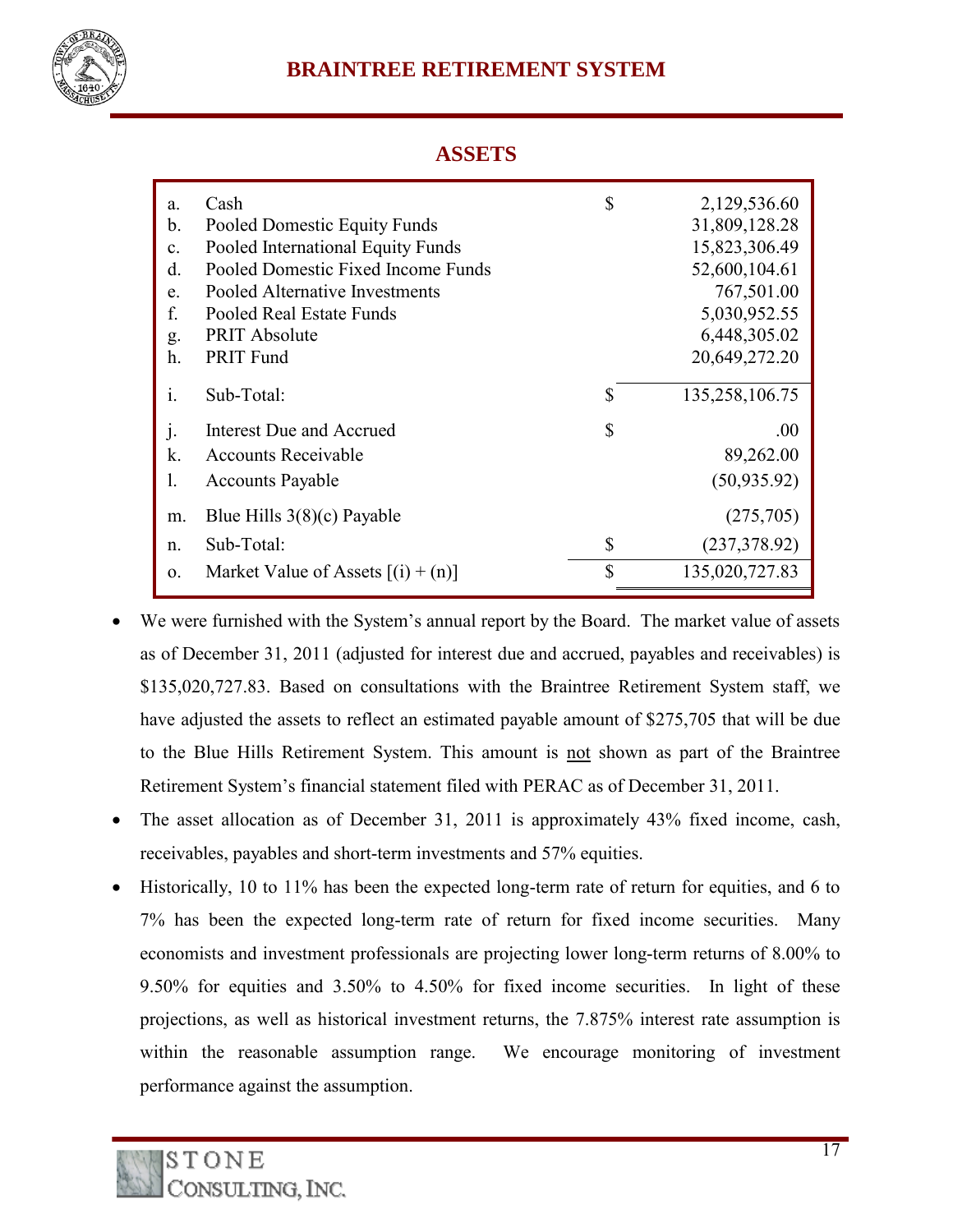

# **CALCULATION OF VALUATION ASSETS as of January 1, 2012 4-Year Phase-In of Asset Gains and Losses**

- 1. Market value of assets including receivable/payable as of 01/01/2012 \$135,296,433
- 2. Phase-in of asset gains and losses

|    |                                                                             | Plan                                               | Original       | Percent      | Amount                         |  |
|----|-----------------------------------------------------------------------------|----------------------------------------------------|----------------|--------------|--------------------------------|--|
|    |                                                                             | Year                                               | Amount         | Unrecognized | Unrecognized                   |  |
|    |                                                                             | (1)                                                | (2)            | (3)          | (2) x (3)                      |  |
|    | a.                                                                          | 2011                                               | (\$10,003,955) | 75%          | $(\$7,502,966)$                |  |
|    | $\mathbf b$ .                                                               | 2010                                               | \$3,629,554    | 50%          | \$1,814,777                    |  |
|    | c.                                                                          | 2009                                               | \$12,665,805   | 25%          | \$3,166,451                    |  |
|    | d.                                                                          | Total                                              |                |              | $(\$2,521,738)$                |  |
| 3. | $(1.-2.d.)$                                                                 | Valuation assets without corridor as of 01/01/2012 |                |              | \$137,818,171                  |  |
| 4. | Corridor Check                                                              | 90% of Market Value                                |                |              |                                |  |
|    | a.<br>$\mathbf b$ .                                                         | 110% of Market Value                               |                |              | \$121,766,790<br>\$148,826,076 |  |
| 5. | Valuation assets with corridor as of 01/01/2012<br>3. within Corridor       |                                                    | \$137,542,466  |              |                                |  |
| 6. |                                                                             | Calculation of return on valuation assets          |                |              |                                |  |
|    | a.                                                                          | Valuation assets as of 01/01/2010                  |                |              | \$137,153,350                  |  |
|    | $\mathbf b$ .<br>ER contribs + EE contribs - Ben Pymts - Expenses           |                                                    | (6,345,005)    |              |                                |  |
|    | Actual return on valuation assets<br>$\mathbf{c}$ .<br>$5. - (6.a. + 6.b.)$ |                                                    | \$7,009,827    |              |                                |  |
|    | Weighted value of valuation assets<br>\$134,723,247<br>d.                   |                                                    |                |              |                                |  |
|    | e.<br>6.c. $/ 6.d.$                                                         | Return on valuation assets                         |                |              | 5.2%                           |  |
|    | f.                                                                          | Annualized return on assets                        |                |              | 2.6%                           |  |
|    |                                                                             |                                                    |                |              |                                |  |

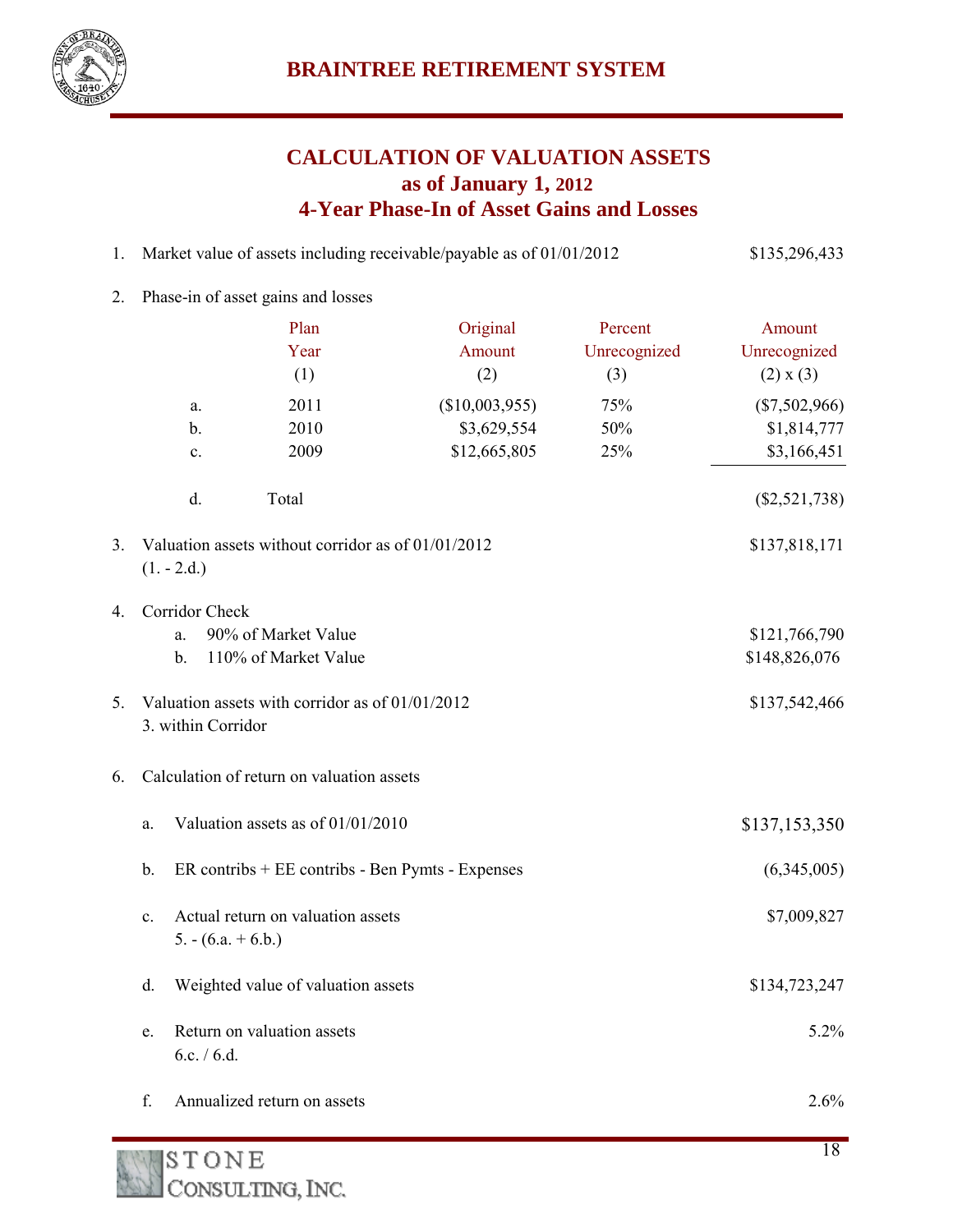

## **DISCLOSURE INFORMATION UNDER GASB STATEMENT 25**

## *Schedules of Funding Progress*

| (Dollars In Thousands)                       |                                                      |                                                        |                                  |                               |                                  |                                              |
|----------------------------------------------|------------------------------------------------------|--------------------------------------------------------|----------------------------------|-------------------------------|----------------------------------|----------------------------------------------|
| <b>Actuarial</b><br><b>Valuation</b><br>Date | <b>Actuarial</b><br><b>Value of</b><br><b>Assets</b> | <b>Actuarial</b><br><b>Accrued</b><br><b>Liability</b> | <b>Unfunded</b><br>AAL<br>(UAAL) | <b>Funded</b><br><b>Ratio</b> | <b>Covered</b><br><b>Payroll</b> | <b>UAAL</b> as<br>$a\%$ of<br><b>Covered</b> |
|                                              | A                                                    | B                                                      | $B-A$                            | A/B                           | C                                | <b>Payroll</b><br>$(B-A)/C$                  |
| 1/1/2012                                     | \$137,542                                            | \$220,508                                              | \$82,966                         | 62%                           | \$36,453                         | 228%                                         |
| 1/1/2010                                     | \$137,153                                            | \$202,777                                              | \$65,623                         | 68%                           | \$35,051                         | 187%                                         |
| 1/1/2008                                     | \$141,346                                            | \$189,266                                              | \$47,920                         | 75%                           | \$33,894                         | 141%                                         |
| 1/1/2006                                     | \$119,722                                            | \$167,313                                              | \$47,592                         | 72%                           | \$30,861                         | 154%                                         |
| 1/1/2004                                     | \$103,345                                            | \$151,324                                              | \$47,979                         | 68%                           | \$29,450                         | 163%                                         |

#### *Notes to Schedules*

Additional information as of the latest actuarial valuation follows:

| Valuation date                   | 1/1/2012                                                                                                                                                                                                                                                                                                                                                                   |
|----------------------------------|----------------------------------------------------------------------------------------------------------------------------------------------------------------------------------------------------------------------------------------------------------------------------------------------------------------------------------------------------------------------------|
| Actuarial cost method            | Entry Age Normal                                                                                                                                                                                                                                                                                                                                                           |
| Amortization method              | Approximate level percent of payroll<br>Closed                                                                                                                                                                                                                                                                                                                             |
| Remaining amortization period    | 20 years, 7 years for the 2003 ERI's and 6 years for the<br>2002 ERI's.                                                                                                                                                                                                                                                                                                    |
| Asset valuation method           | Market value adjusted by accounts payable and receivables<br>adjusted to phase in over 4 years investment gains or losses<br>above or below the expected rate of investment return. The<br>actuarial value of assets must be no less than 90% of the<br>adjusted market value nor more than 110% of the adjusted<br>market value. Market value of assets is \$135,296,433. |
| Actuarial assumptions:           |                                                                                                                                                                                                                                                                                                                                                                            |
| <b>Investment Rate of Return</b> | $7.875%$ per year                                                                                                                                                                                                                                                                                                                                                          |
| Projected Salary Increases       | $4.00\%$ per year                                                                                                                                                                                                                                                                                                                                                          |

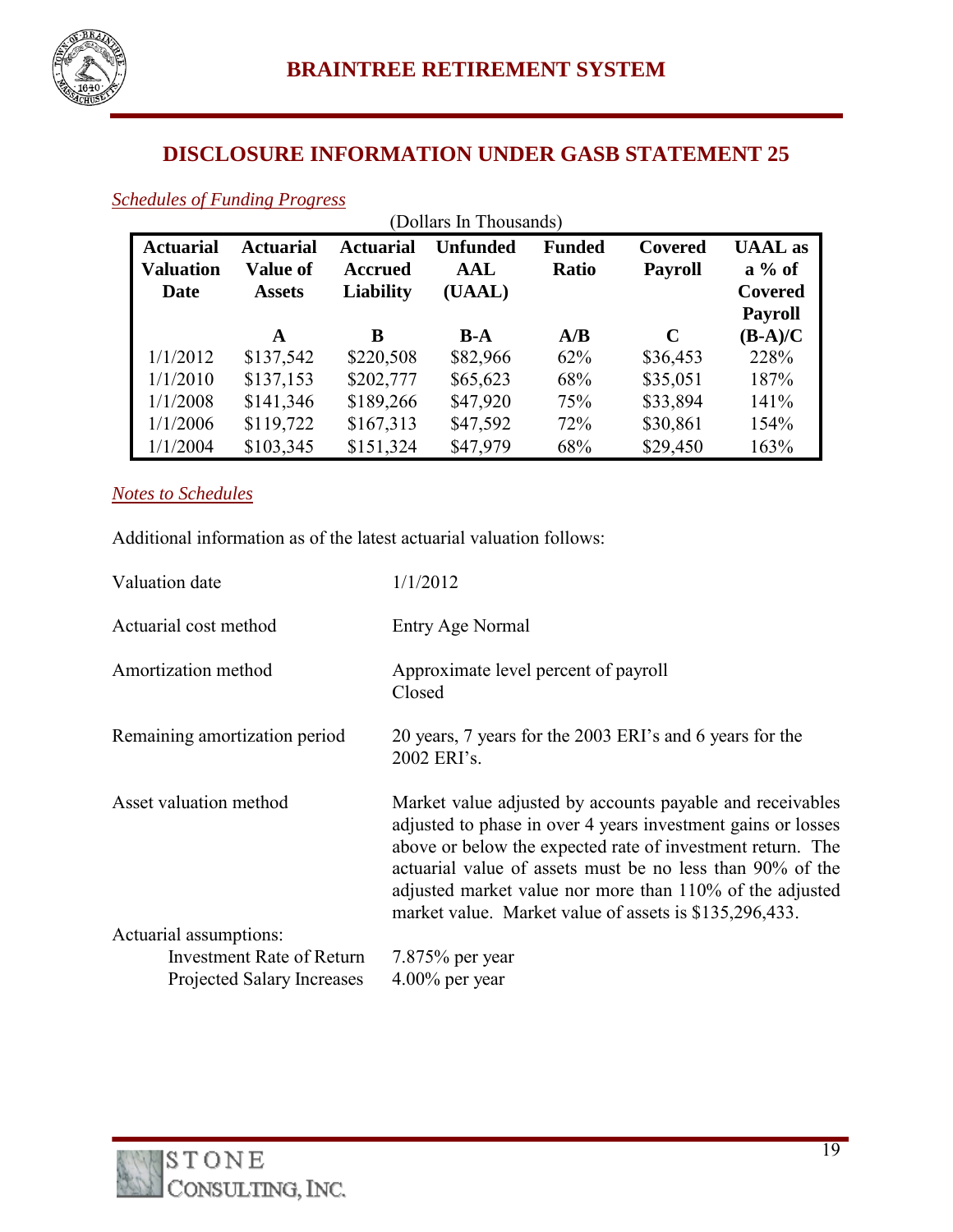

# **PERAC INFORMATION DISCLOSURE**

| The most recent actuarial valuation of the System was prepared by Stone Consulting, Inc. as of January 1, 2012 |               |                 |
|----------------------------------------------------------------------------------------------------------------|---------------|-----------------|
| The normal cost for employees on that date was:                                                                | \$3,321,283   | 9.1% of payroll |
| The normal cost for the employer was:                                                                          | \$1,419,145   | 3.9% of payroll |
| The actuarial liability for active members was:                                                                | \$99,059,104  |                 |
| The actuarial liability for retired members was (includes inactives):                                          | \$121,448,468 |                 |
| Total actuarial accrued liability:                                                                             | \$220,507,572 |                 |
| System assets as of that date:                                                                                 | \$137,542,466 |                 |
| Unfunded actuarial accrued liability:                                                                          | \$82,965,106  |                 |
| The ratio of system's assets to total actuarial liability was:                                                 | 62%           |                 |
| As of that date the total covered employee payroll was:<br>T1                                                  | \$36,452,974  |                 |

The principal actuarial assumptions used in the valuation are as follows:

| <b>Investment Return:</b> | $7.875\%$ per annum |
|---------------------------|---------------------|
| Rate of Salary Increase:  | $4.00\%$ per annum  |

#### SCHEDULE OF FUNDING PROGRESS (Dollars in \$000's)

|                            | Actuarial<br>Value of | <b>Actuarial Accrued</b> | <b>Unfunded AAL</b> | Funded | Covered  | UAAL as a $\%$ of |
|----------------------------|-----------------------|--------------------------|---------------------|--------|----------|-------------------|
| <b>Actuarial Valuation</b> | Assets                | Liability (AAL)          | (UAAL)              | Ratio  | Payroll  | Covered Payroll   |
| Date                       | (a)                   | (b)                      | $(b-a)$             | (a/b)  | (c)      | $((b-a)/c)$       |
| 1/1/2012                   | \$137,542             | \$220,508                | \$82,966            | 62%    | \$36,453 | 228%              |
| 1/1/2010                   | \$137,153             | \$202,777                | \$65,623            | 68%    | \$35,051 | 187%              |
| 1/1/2008                   | \$141,346             | \$189,266                | \$47,920            | 75%    | \$33,894 | 141%              |
| 1/1/2006                   | \$119,722             | \$167,313                | \$47,592            | 72%    | \$30,861 | 154%              |
| 1/1/2004                   | \$103,345             | \$151,324                | \$47,979            | 68%    | \$29,450 | 163%              |

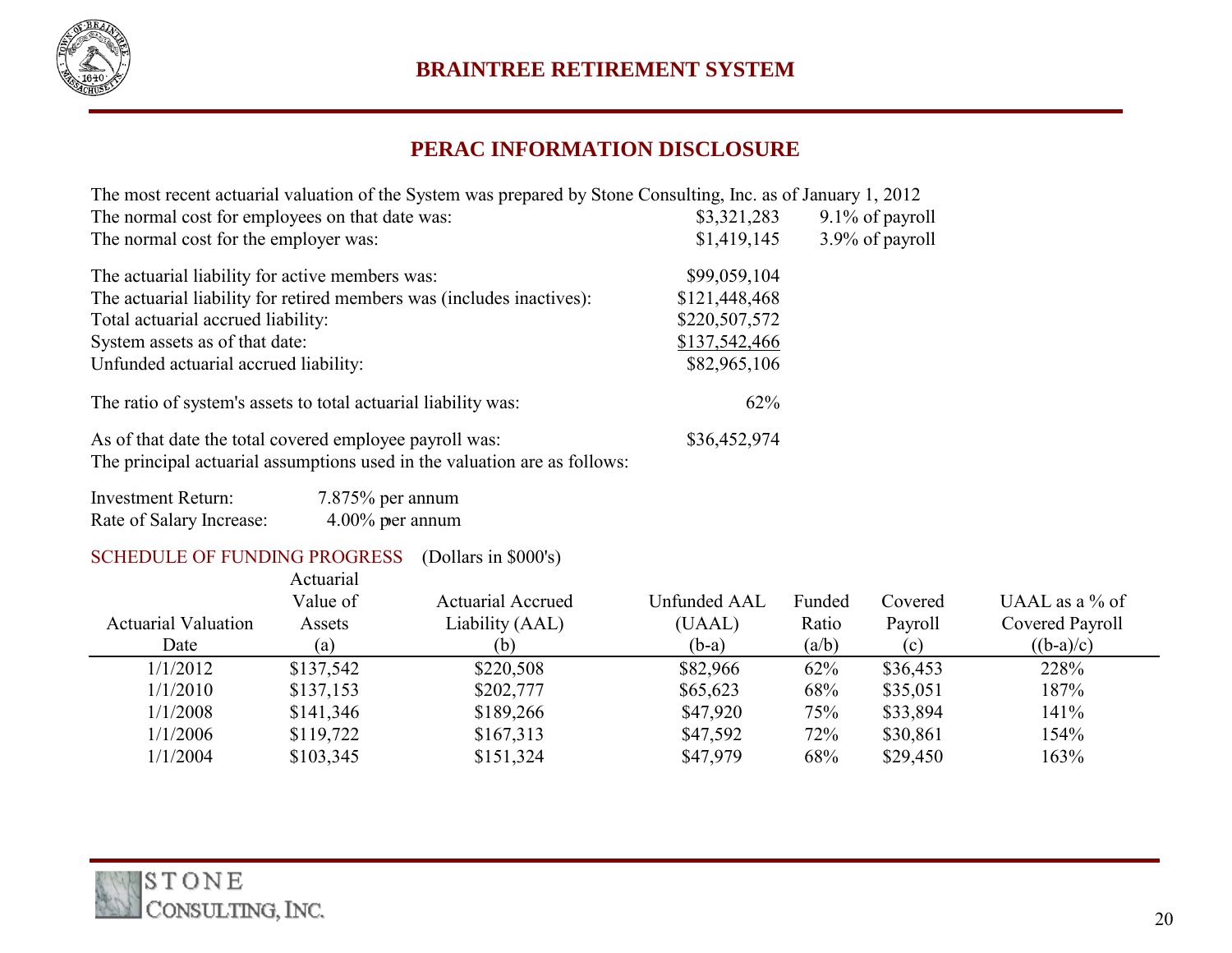

# **ACTUARIAL METHODS AND ASSUMPTIONS**

#### **Actuarial Methods**

| 1. | <b>Actuarial Cost Method</b>  | The Entry Age Normal Actuarial Cost Method has been<br>used in this valuation. Under this method, the normal<br>cost is the amount calculated as the level percentage of<br>compensation necessary to fully fund the prospective<br>benefits from each member's entry age to retirement age.                                                                                                                                                                                                                             |
|----|-------------------------------|--------------------------------------------------------------------------------------------------------------------------------------------------------------------------------------------------------------------------------------------------------------------------------------------------------------------------------------------------------------------------------------------------------------------------------------------------------------------------------------------------------------------------|
|    |                               | The actuarial accrued liability represents the theoretical<br>accumulation of all prior years' normal costs for the plan<br>members as if the program had always been in effect.<br>The unfunded actuarial accrued liability is the excess of<br>the actuarial accrued liability over plan assets.                                                                                                                                                                                                                       |
| 2. | <b>Asset Valuation Method</b> | Market value of assets (adjusted by payables and<br>receivables) adjusted to phase in investment gains or<br>losses above or below the expected rate of investment<br>return over a four-year rolling period starting with the<br>2008 calendar year investment return. The phase-in is<br>25% for year one, 50% for year two, 75% for year three<br>and 100% for year four. The actuarial value of assets<br>may be no less than 90%, or more than 110% of the<br>market value of assets plus payables and receivables. |
| 3. | <b>Fiscal Year Adjustment</b> | The actuarial results are adjusted by the valuation<br>interest rate and salary scale to the beginning of Fiscal<br>Year 2014. The unfunded actuarial accrued liability is<br>rolled forward with normal cost and further adjusted by<br>anticipated contributions and interest.                                                                                                                                                                                                                                         |

#### **Actuarial Assumptions**

| Investment Return | 7.875% per year net of investment expenses. (Same as<br>the prior valuation) |
|-------------------|------------------------------------------------------------------------------|
|                   |                                                                              |

2. Salary Increases 4.00% per year. (4.25%, prior valuation)

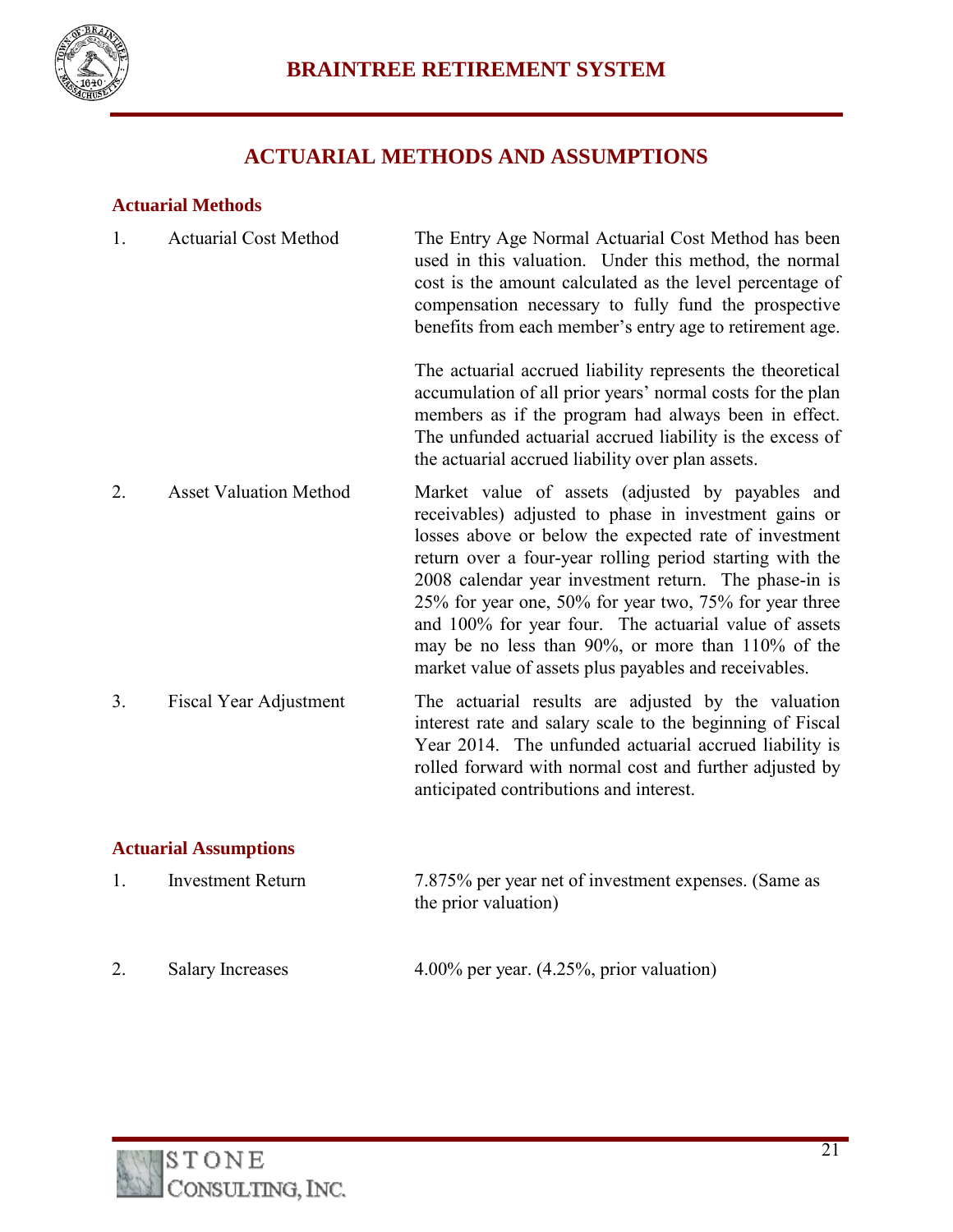

# **ACTUARIAL METHODS AND ASSUMPTIONS (Continued)**

3. Withdrawal Prior to Retirement

The rates shown at the following sample ages illustrate the withdrawal assumption. Withdrawal rates are set to zero if the retirement rate at that age is nonzero.

|     | <b>Rate of Withdrawal</b> |          |  |
|-----|---------------------------|----------|--|
| Age | Group 1 and 2             | Group 4  |  |
| 20  | 37.51%                    | 2.63%    |  |
| 25  | 28.23%                    | 2.38%    |  |
| 30  | 17.35%                    | 2.06%    |  |
| 35  | 10.07%                    | 1.56%    |  |
| 40  | 7.21%                     | 0.70%    |  |
| 45  | 5.68%                     | 0.05%    |  |
| 50  | 4.57%                     | $0.00\%$ |  |
| 55  | $0.00\%$                  | $0.00\%$ |  |

4. Disability Prior to Retirement The rates shown at the following sample ages illustrate the assumption regarding the incidence of disability:

|     | <b>Rate of Disability</b> |         |  |
|-----|---------------------------|---------|--|
| Age | Group 1 and 2             | Group 4 |  |
| 20  | 0.03%                     | 0.10%   |  |
| 25  | 0.04%                     | 0.12%   |  |
| 30  | 0.06%                     | 0.18%   |  |
| 35  | 0.08%                     | 0.26%   |  |
| 40  | 0.12%                     | 0.38%   |  |
| 45  | 0.18%                     | 0.58%   |  |
| 50  | 0.31%                     | 0.98%   |  |
| 55  | 0.50%                     | 1.60%   |  |
| 60  | 0.61%                     | 1.97%   |  |

Disability is assumed to be 33% ordinary and 67% accidental for Group 1 and 2 and 10% ordinary and 90% accidental for Group 4.

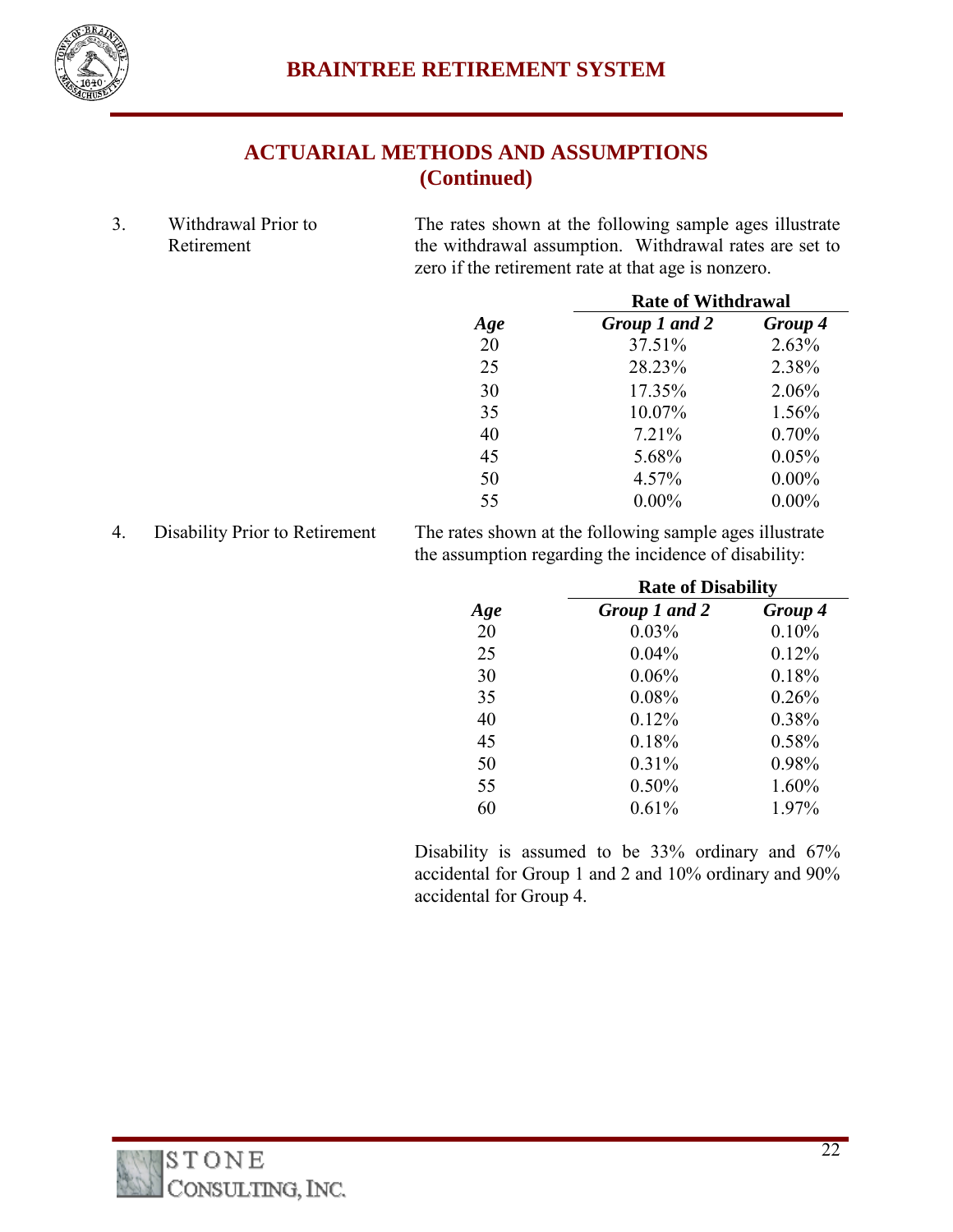

# **ACTUARIAL METHODS AND ASSUMPTIONS (Continued)**

5. Rates of Retirement The rates shown at the following ages illustrate the

assumption regarding the incidence of retirement, once the member has achieved 10 years of service:

| <b>Rates of</b>   |               |         |  |  |
|-------------------|---------------|---------|--|--|
| <b>Retirement</b> |               |         |  |  |
| Age               | Group 1 and 2 | Group 4 |  |  |
| 50                | N/A           | 2%      |  |  |
| 51                | N/A           | 2%      |  |  |
| 52                | N/A           | 2%      |  |  |
| 53                | N/A           | 2%      |  |  |
| 54                | N/A           | 2%      |  |  |
| 55                | 10%           | 5%      |  |  |
| 56                | 3%            | 5%      |  |  |
| 57                | 3%            | 5%      |  |  |
| 58                | 3%            | 5%      |  |  |
| 59                | 5%            | 5%      |  |  |
| 60                | 5%            | 10%     |  |  |
| 61                | 5%            | 10%     |  |  |
| 62                | 10%           | 20%     |  |  |
| 63                | 10%           | 20%     |  |  |
| 64                | 10%           | 20%     |  |  |
| 65                | 50%           | 100%    |  |  |
| 66                | 35%           | N/A     |  |  |
| 67                | 35%           | N/A     |  |  |
| 68                | 35%           | N/A     |  |  |
| 69                | 35%           | N/A     |  |  |
| 70                | 100%          | N/A     |  |  |
|                   |               |         |  |  |

- 6. Mortality The RP-2000 mortality table for healthy annuitants projected 17 years with Scale AA (sex-distinct). *(previously RP-2000 with 10 year projection)* 7. Disabled Life Mortality The RP-2000 mortality table for healthy annuitants (sexdistinct) projected 17 years with Scale AA set-forward by 2 years. Prior valuation used RP-2000 projected by 10 years and set forward by 2 years. Death is assumed to be due to the same cause as the disability 50% of the time. 8. Regular Interest Rate Credited 2% per year.
- to Annuity Savings Account

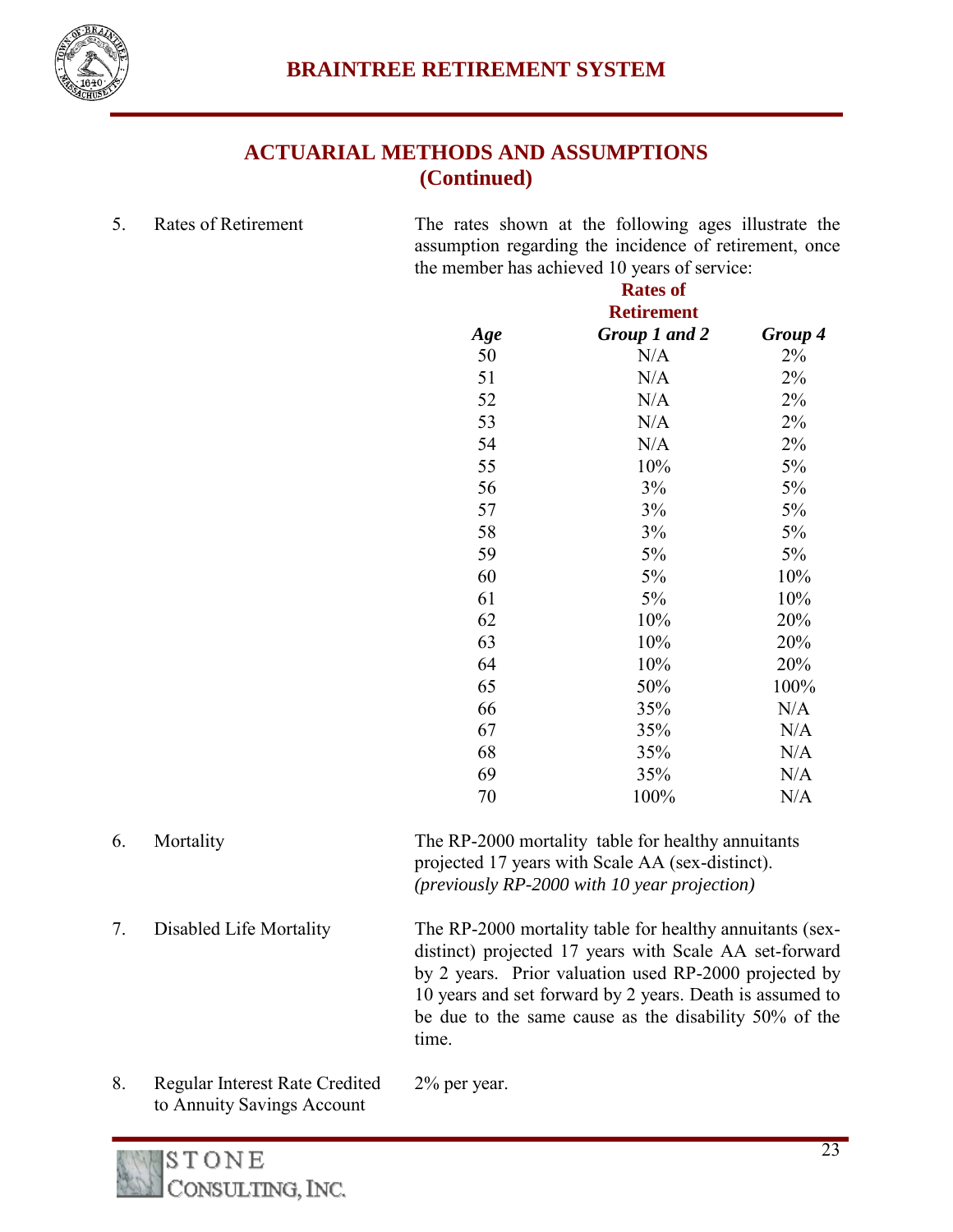

# **ACTUARIAL METHODS AND ASSUMPTIONS (Continued)**

| 9.  | <b>Family Composition</b>   | Members assumed married with 2 dependent children –<br>one male and one female both age 15; age difference<br>between member and spouse assumed to be 3 years (the<br>male being the older). |
|-----|-----------------------------|----------------------------------------------------------------------------------------------------------------------------------------------------------------------------------------------|
| 10. | Cost-of-Living Increases    | A 3% COLA on the first \$12,000 of a member's<br>retirement allowance is assumed to be granted every year.                                                                                   |
|     | 11. Administrative Expenses | Estimated budgeted amount of \$366,000 for the Fiscal<br>Year 2014 excluding investment management fees and<br>custodial fee is added to the Normal Cost.                                    |
| 12. | <b>Step Increases</b>       | Step increases are assumed to be part of the salary<br>increase assumption.                                                                                                                  |
| 13. | <b>Credited Service</b>     | Service between date of hire and date of membership is<br>assumed to be purchased by all members.                                                                                            |
|     | 14. Contribution Timing     | Contributions are assumed to be made July 1.                                                                                                                                                 |
|     | 15. Valuation Date          | January 1, 2012.                                                                                                                                                                             |

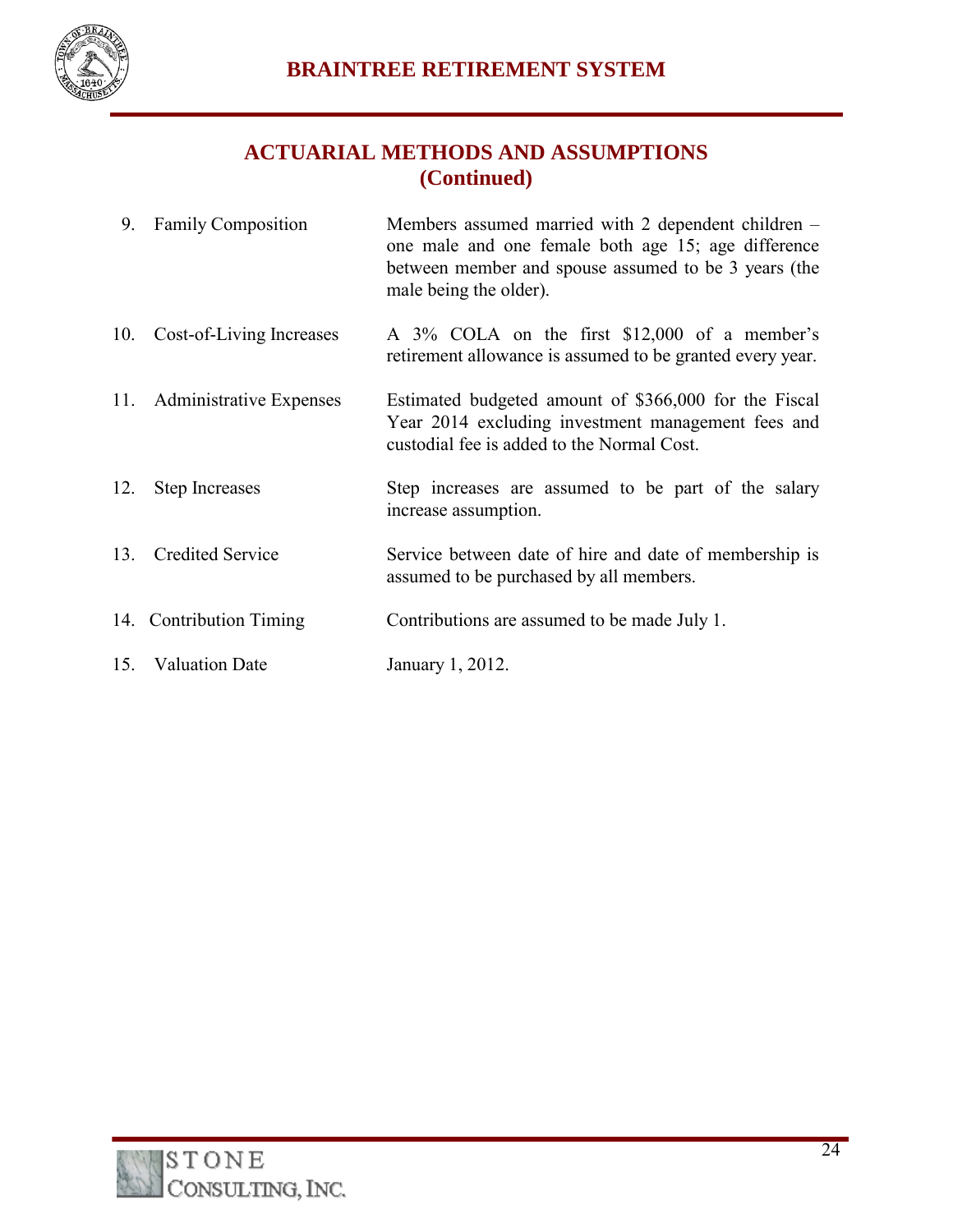

# **SUMMARY OF PRINCIPAL PROVISIONS**

| 1. |     | Participant                                                                                                                                                             | Participation is mandatory for all full-time employees<br>whose employment commences before age 65. There<br>are three classes of members in the retirement system:                        |                                           |
|----|-----|-------------------------------------------------------------------------------------------------------------------------------------------------------------------------|--------------------------------------------------------------------------------------------------------------------------------------------------------------------------------------------|-------------------------------------------|
|    |     |                                                                                                                                                                         | <i>Group 1</i> : general employees                                                                                                                                                         |                                           |
|    |     |                                                                                                                                                                         | <i>Group</i> 2: employees in specified hazardous occupations<br>(e.g., electricians)                                                                                                       |                                           |
|    |     |                                                                                                                                                                         | <i>Group 4</i> : police and firefighters                                                                                                                                                   |                                           |
| 2. |     | <b>Member Contributions</b>                                                                                                                                             | Member contributions vary depending upon date hired<br>as follows:                                                                                                                         |                                           |
|    |     |                                                                                                                                                                         | <b>Date of Hire</b>                                                                                                                                                                        | <b>Member Contribution</b><br><b>Rate</b> |
|    |     |                                                                                                                                                                         | Prior to 1975                                                                                                                                                                              | 5% of Pay                                 |
|    |     |                                                                                                                                                                         | $1975 - 1983$                                                                                                                                                                              | 7% of Pay                                 |
|    |     |                                                                                                                                                                         | 1984 – June 30, 1996                                                                                                                                                                       | 8% of Pay                                 |
|    |     |                                                                                                                                                                         | After June 30, 1996                                                                                                                                                                        | 9% of Pay                                 |
|    |     |                                                                                                                                                                         | Members hired after 1978 contribute an additional 2% of<br>pay over \$30,000.                                                                                                              |                                           |
| 3. | Pay |                                                                                                                                                                         |                                                                                                                                                                                            |                                           |
|    | a.  | Pay                                                                                                                                                                     | regular compensation excluding<br>Gross<br>overtime, severance pay, unused sick pay, and other<br>similar compensation.                                                                    | bonuses,                                  |
|    | b.  | Average Pay                                                                                                                                                             | The average of pay during the 3 consecutive years that<br>produce the highest average or, if greater, during the last<br>three years (whether or not consecutive) preceding<br>retirement. |                                           |
| 4. |     | <b>Credited Service</b><br>Period during which an employee contributes to the<br>retirement system plus certain periods of military service<br>and "purchased" service. |                                                                                                                                                                                            |                                           |

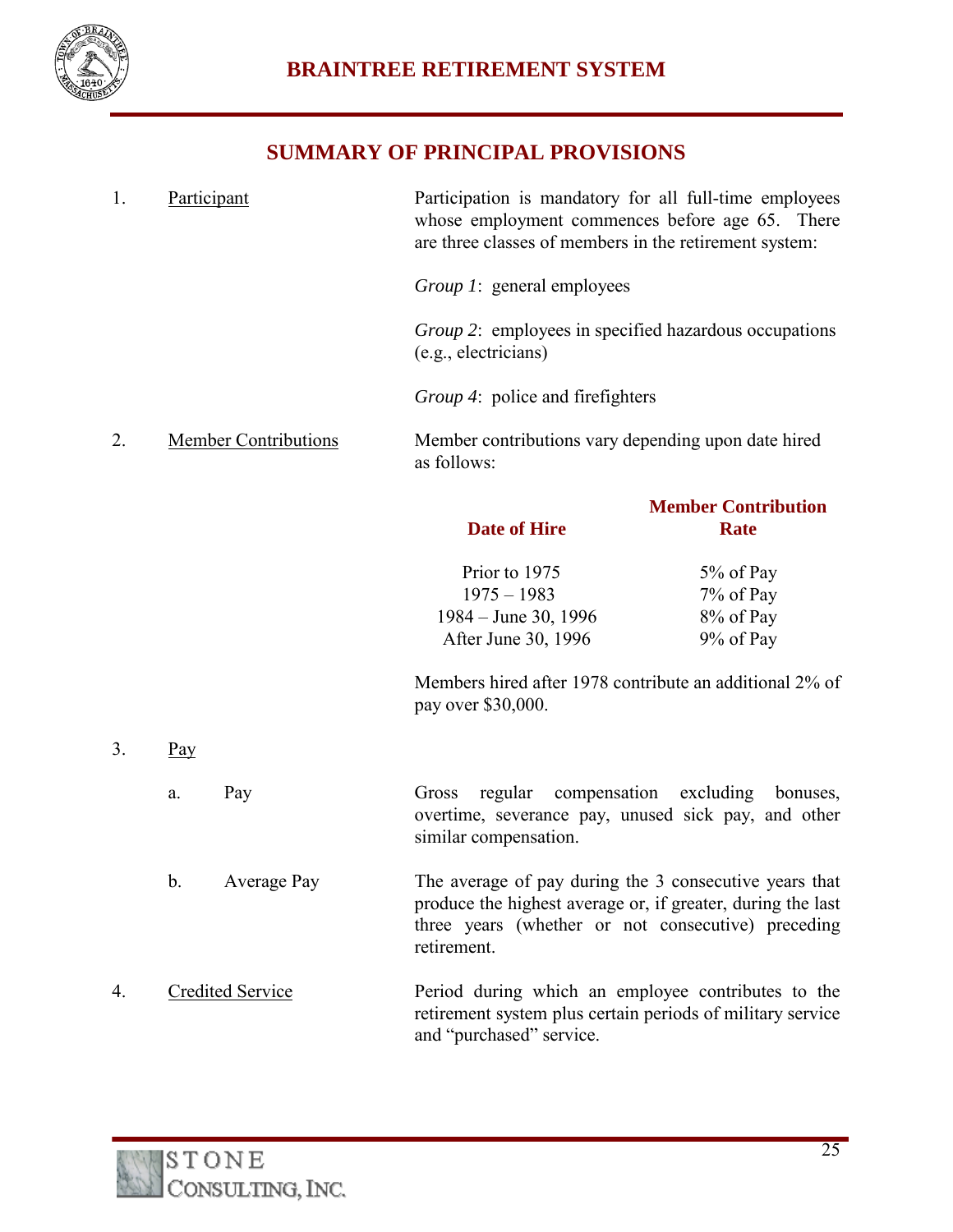

# **SUMMARY OF PRINCIPAL PROVISIONS (Continued)**

#### 5. Service Retirement

- a. Eligibility Completion of 20 years of credited service or attainment of age 55 and completion of 10 years of credited service. If hired prior to 1978 or a member of group 4, attainment of age 55.
- b. Retirement Allowance Determined as the product of the member's benefit percentage, average pay and credited service, where the benefit percentage is shown below (maximum allowance of 80% of average pay):

| <b>Benefit</b><br>Percentage | <b>Group 1</b> | <b>Group 2</b> | <b>Group 4</b> |
|------------------------------|----------------|----------------|----------------|
| 2.5%                         | $65+$          | $60+$          | $55+$          |
|                              |                |                |                |
| 2.4                          | 64             | 59             | 54             |
| 2.3                          | 63             | 58             | 53             |
| 2.2                          | 62             | 57             | 52             |
| 2.1                          | 61             | 56             | 51             |
| 2.0                          | 60             | 55             | 50             |
| 1.9                          | 59             | N/A            | 49             |
| 1.8                          | 58             | N/A            | 48             |
| 1.7                          | 57             | N/A            | 47             |
| 1.6                          | 56             | N/A            | 46             |
| 1.5                          | 55             | N/A            | 45             |

In addition, veterans receive an additional \$15 per year for each year of credited service up to 20 years.

#### 6. Deferred Vested Retirement

a. Eligibility Completion of 10 years of credited service (for elected and appointed members, 6 years in the event of involuntary termination).

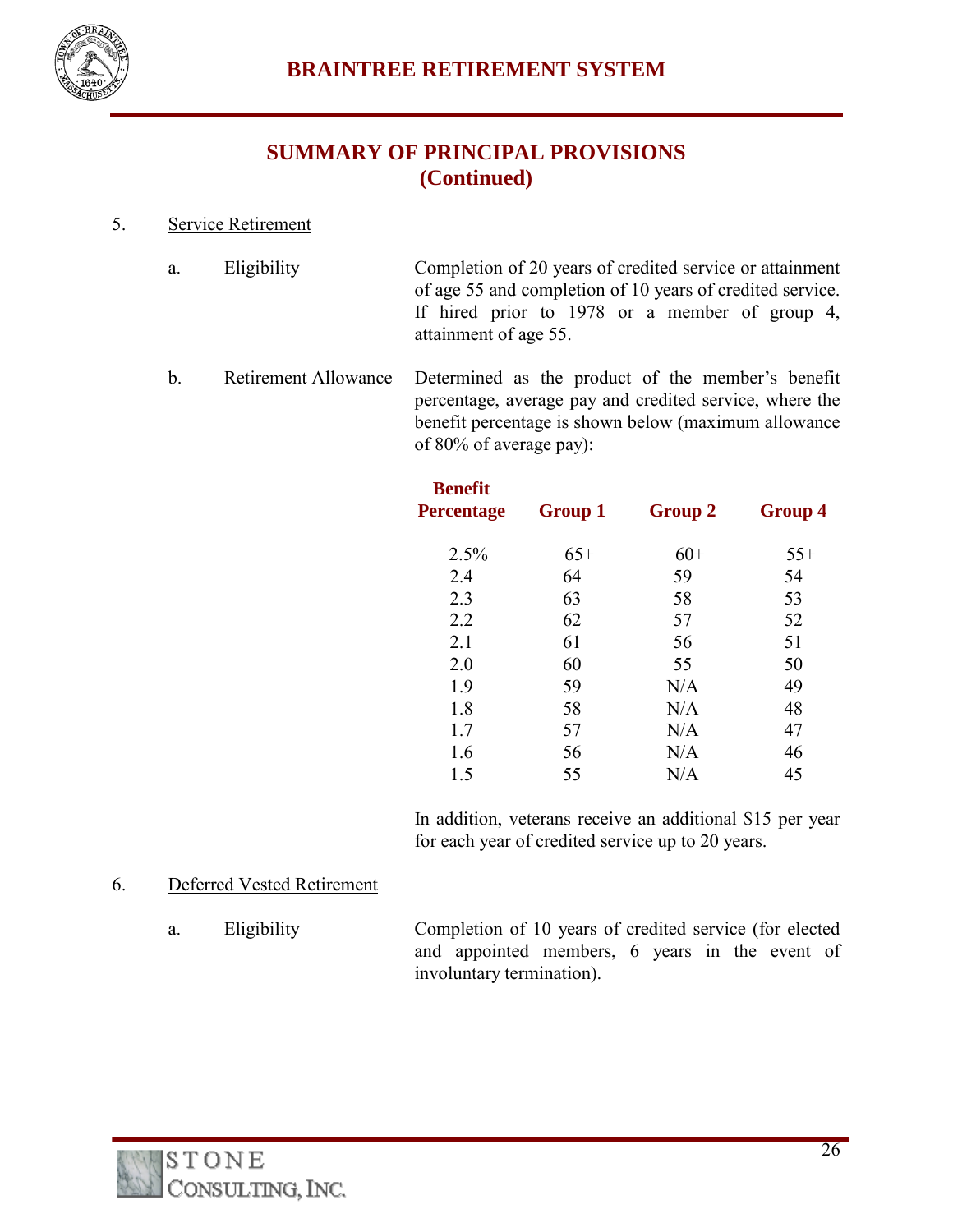

## **SUMMARY OF PRINCIPAL PROVISIONS (Continued)**

#### 6. Deferred Vested Retirement *(continued)*

 b. Retirement Allowance Determined in the same manner as 5b. with the benefit payable at age 55, unless deferred until later at the member's option.

> Member contributions with interest may be withdrawn after separation from service. If contributions are withdrawn, eligibility for retirement benefits is forfeited. Members hired before 1984 receive full interest on contributions that are withdrawn; otherwise, one half the credited interest is provided for members who withdraw after 5 but before 10 years of credited service and no interest is provided for withdrawals before 5 years of credited service.

#### 7. Ordinary Disability Retirement

a. Eligibility Non-job related disability after completion of 10 years of credited service.

 b. Retirement Allowance Determined in the same manner as 5b. with the benefit payable immediately. Veterans receive 50% of pay (during final year) plus an annuity based on accumulated member contributions with interest.

#### 8. Accidental Disability Retirement

- a. Eligibility Disabled as a result of an accident in the performance of duties. No age or service requirement.
- b. Retirement Allowance 72% of pay plus an annuity based on accumulated member contributions with interest. Also, a dependent's allowance per year for each child. Total allowance not to exceed 100% of pay (75% for members hired after 1987).

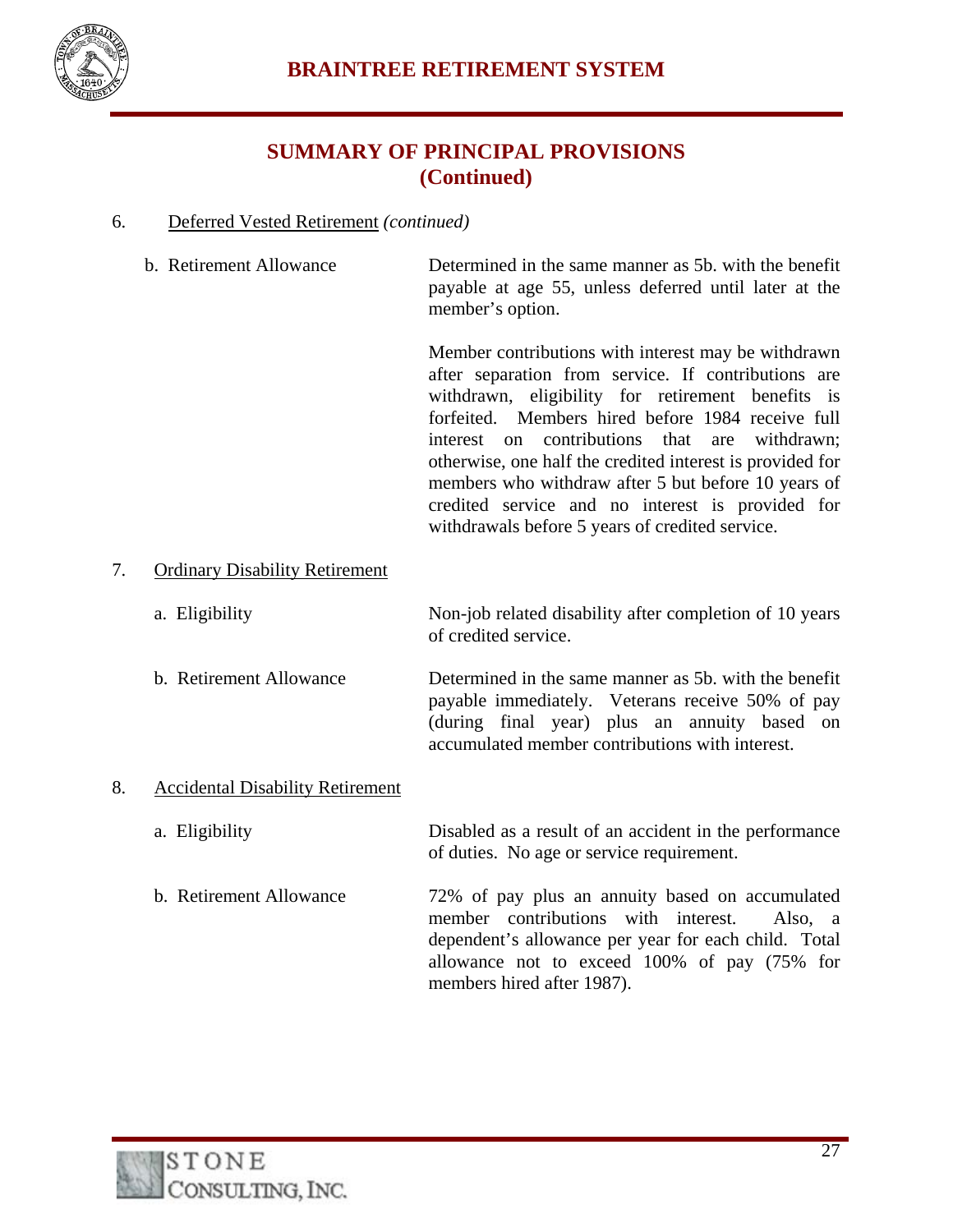

# **SUMMARY OF PRINCIPAL PROVISIONS (Continued)**

#### 9. Non-Occupational Death

 a. Eligibility Dies while in active service, but not due to occupational injury. 2 years of service.

 b. Retirement Allowance Benefit as if Option C had been elected (see below). Minimum monthly benefits provided as follows: spouse - \$250, first child - \$120, each additional child - \$90.

- 10. Occupational Death
	- a. Eligibility Dies as a result of an occupational injury.

b. Benefit Amount Same as 8b.

11. Cost-of-Living Increases An increase of up to 3% applied to the first \$12,000 of annual benefit. Funded by the Municipality from Fiscal Year 1999. Percentage increase is voted on each year by the Retirement Board. Cost-of-living increases granted during Fiscal Year 1982 through Fiscal 1998 are reimbursed by the Commonwealth.

#### 12. Optional Forms of Payment

- a. Option A Allowance payable monthly for the life of the member.
- b. Option B Allowance payable monthly for the life of the member with a guarantee of remaining member contributions with interest.
- c. Option C Allowance payable monthly for the life of the member with 66-2/3% continuing to the member's beneficiary upon the member's death. If the beneficiary predeceases the member, the allowance amount "pops up" to the non-reduced amount.

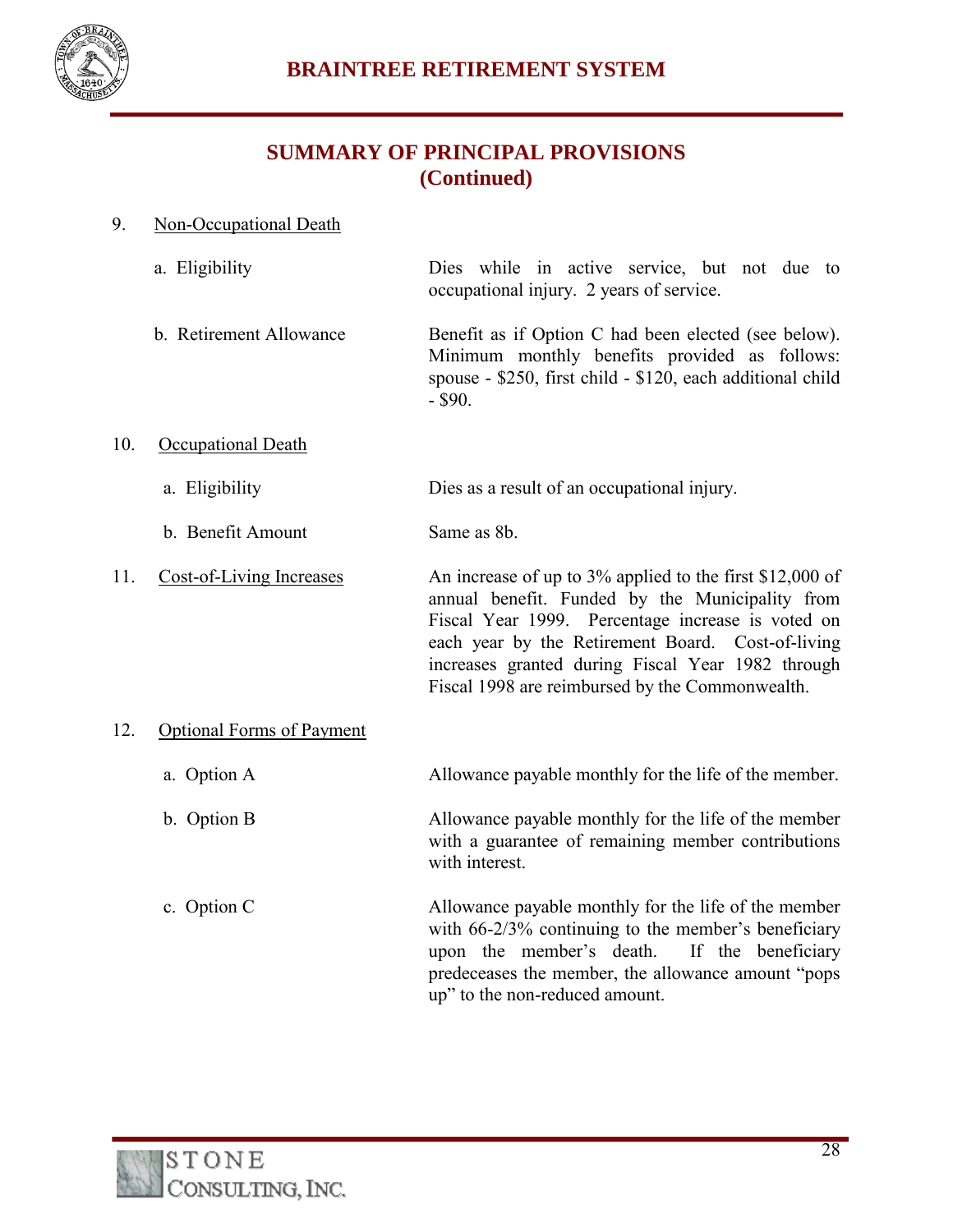

## **GLOSSARY OF TERMS**

- 1. Present Value of Benefits Represents the dollar value today of all benefits expected to be earned by current members if all actuarial assumptions are exactly realized.
- 2. Actuarial Cost Method The procedure that is used to allocate the present value of benefits between the liability that is attributable to past service (Actuarial Accrued Liability) and that attributable to future service.
- 3. Actuarial Assumptions Estimates are made as to the occurrence of certain events that determine the level of benefits to be paid and how long they will be provided. The more important actuarial assumptions include the investment return on assets, salary increases and the rates of turnover, disability, retirement and mortality.
- 4. Actuarial Accrued Liability The portion of the Present Value of Benefits that is attributable to past service.
- 5. Normal Cost The portion of the Present Value of Benefits that is attributable to benefits to be earned in the coming year.
- 6. Actuarial Assets Market value of assets (adjusted by payables and receivables) adjusted to phase in investment gains or losses above or below the expected rate of investment return over a four-year rolling period starting with the 2008 calendar year investment return. The phase-in is 25% for year one, 50% for year two, 75% for year three and 100% for year four. The actuarial value of assets may be no less than 90%, or more than 110% of the market value of assets plus payables and receivables.
- 7. Unfunded Actuarial Accrued Liability That portion of the Actuarial Accrued Liability not covered by System Assets.
- 8. PERAC Public Employee Retirement Administration Commission, a division of the State government which has regulatory authority over the administration of the retirement system.

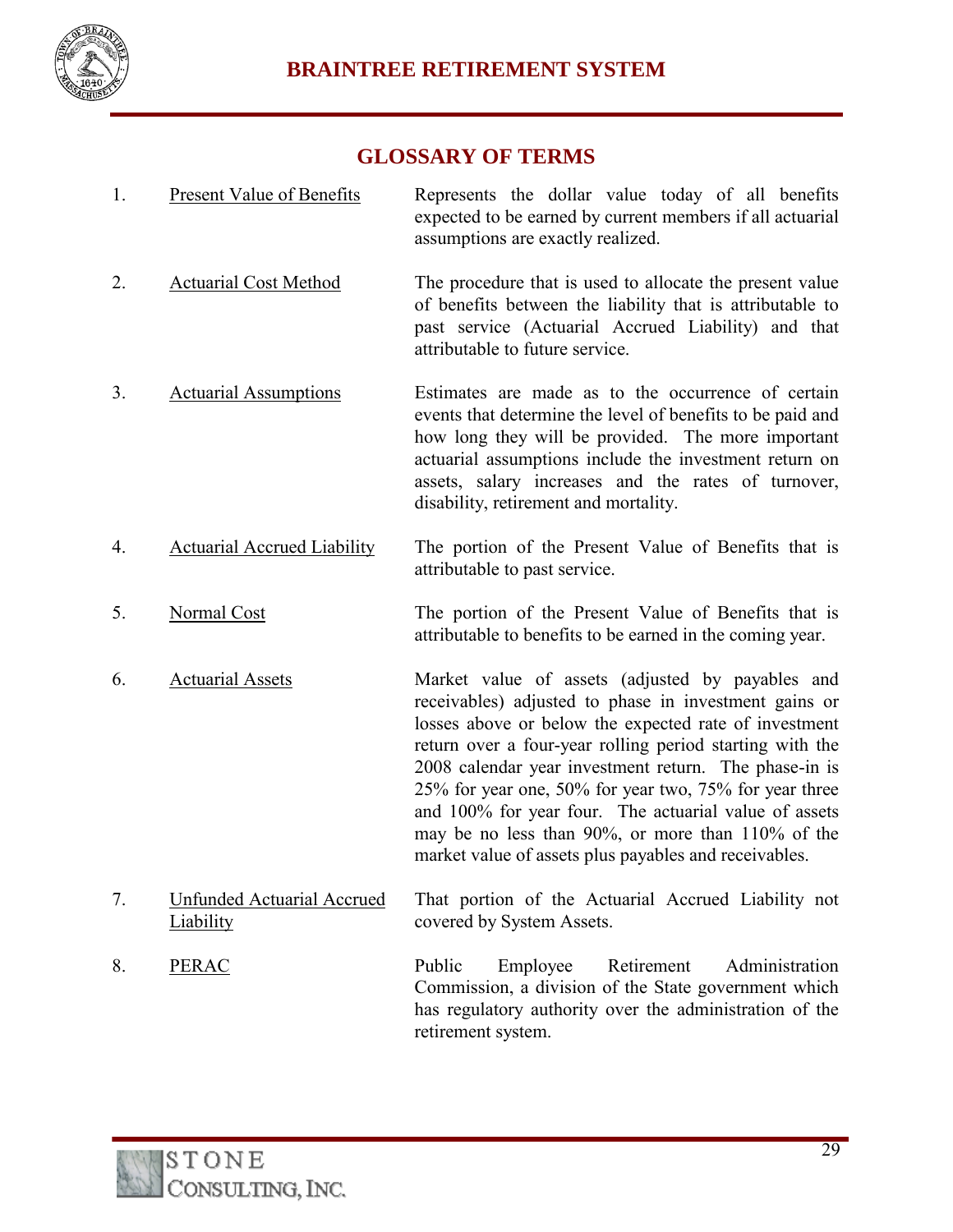

# **BRAINTREE RETIREMENT SYSTEM**

| 9.  | PRIT        | Pension Reserves Investment Trust Fund is the state<br>controlled and administered fund for the investment of<br>assets for members of the retirement system. |
|-----|-------------|---------------------------------------------------------------------------------------------------------------------------------------------------------------|
| 10. | <b>GASB</b> | Government Accounting Standards Board (issues<br>guidance for disclosure of retirement system liabilities).                                                   |